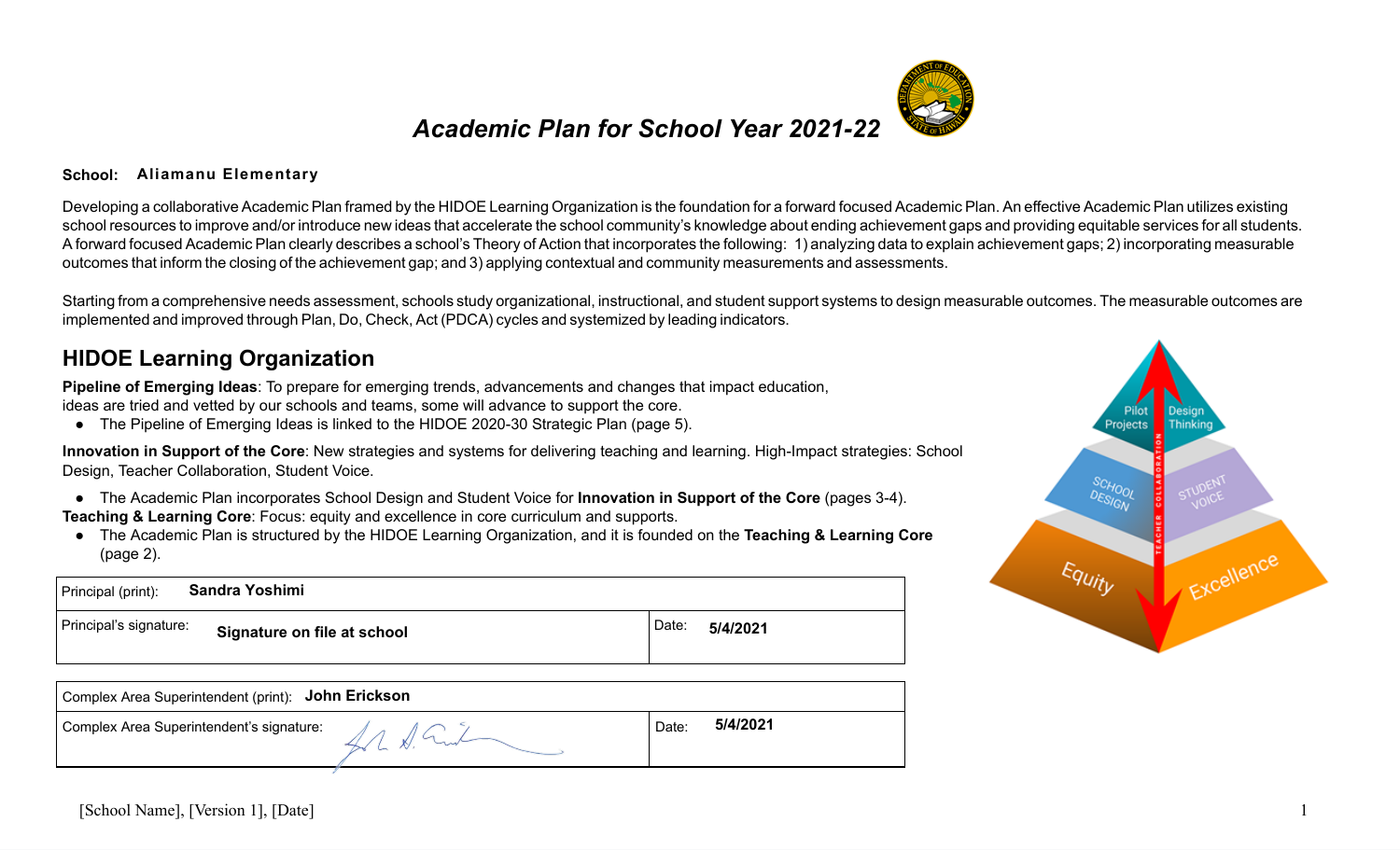

# **Teaching & Learning Core: Equity and Excellence**

In order to address equity, list the targeted subgroup(s) and their identified needs. Specifying enabling [activities](https://docs.google.com/document/d/1_CBCCCUPTqpr2sEeh1fQ9EUVupyhBBZlYUdzcm9zCw0/edit) in the academic plan should address identified subgroup(s) and their needs.

| <b>Theory of Action</b>                                                                                                                                                          | <b>Enabling Activity</b>                                                                                                                                                                                                                                                |
|----------------------------------------------------------------------------------------------------------------------------------------------------------------------------------|-------------------------------------------------------------------------------------------------------------------------------------------------------------------------------------------------------------------------------------------------------------------------|
| What is your Theory of Action (if-then) to improve the<br>achievement gap?                                                                                                       | What are your <b>Enabling Activities</b> to improve the achievement<br>gap?<br>Implement inclusion in kindergarten, 5th, and 6th grades.                                                                                                                                |
| there will be an improvement in student achievement.                                                                                                                             |                                                                                                                                                                                                                                                                         |
|                                                                                                                                                                                  |                                                                                                                                                                                                                                                                         |
| ELL targeted support<br>If students that fall into the NEP or LEP students are provided<br>targeted support, then there will be an improvement in student<br>achievement.        | Resource /teachers.(NCT) will provide reading and math practice<br>to targeted ELL students each morning. Targeted ELL students<br>attend after school tutoring twice a week for an hour (Title III fun<br>ding).                                                       |
| Disadvantaged group:<br>If select students in the disadvantaged subgroup are provided<br>targeted instructional support, there will be an improvement in<br>student achievement. | ELL students receive supplemental support, as needed. Besides<br>their prescribed minutes/week, some work with NCT for<br>additional reading practice and mathematics help every morning.<br>Some students also have after school tutoring twice a week for<br>an hour. |
|                                                                                                                                                                                  | Provide after school tutoring/homework club for targeted<br>disadvantaged students in grades 2-6 in Language arts (reading<br>fluency, comprehension and vocabulary development), and Math<br>(computation and problem solving).                                        |
|                                                                                                                                                                                  | If special education students are in a more inclusive setting, then                                                                                                                                                                                                     |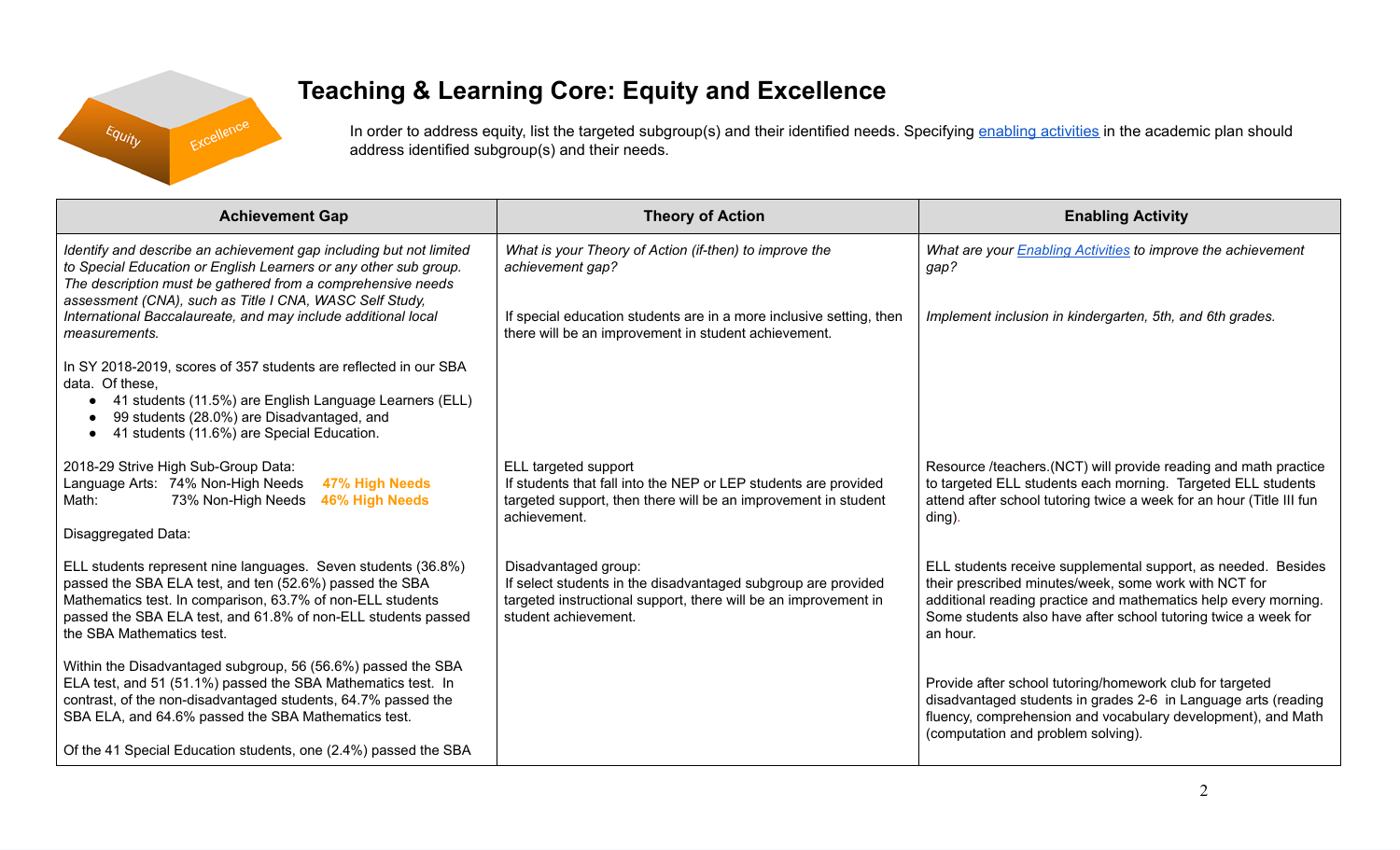| ELA test, and three (7.3%) passed the SBA Mathematics test. This<br>data does not include students who were rescinded from Special<br>Education. |  |  |
|--------------------------------------------------------------------------------------------------------------------------------------------------|--|--|
|--------------------------------------------------------------------------------------------------------------------------------------------------|--|--|



#### **Innovation in Support of the Core: School Design and Student Voice**

Describe here your complex/school contexts for School Design and Student Voice.

Our School Design and encouragement of Student Voice is based on the context of fulfilling our school and complex vision of helping all students to reach their full potential as responsible literate, critical thinkers, and contributing members of our digital and global society. Our school design and student voice will also help to carry out our mission of providing a rigorous and relevant curriculum, using technology-enhanced instruction in a caring environment that promotes a growth mindset.

Describe here your current and continuing initiatives that will further advance your 2020-21 School Design and Student Voice.

The following initiatives will further advance our School Design and Student Voice:

- Tier 3 Reading Pull-Out services
- Piloting new Ready Math curriculum/ iready universal screening and online intervention program
- Math Coaching for teachers
- Schoolwide informative and narrative writing continuum
- Student Newspaper
- Student Broadcasts
- Design and Implementation of social studies unit aligned to new SS standards
- Implementation of STEAM lab
- Continue offering electives (PE, art, music, Hawaiian studies) through our Wheel classes
- Continue teacher PLC's in articulation
- Continue offering student interest activities/clubs
- Transition Programs (Anchored 4 life)

Describe here your Conditions for Success for School Design and Student Voice

All the following conditions must be in place to provide students with 21st Century skills necessary to become critical thinkers in a digital global

society

- Belief in the growth mindset
- Value of innovation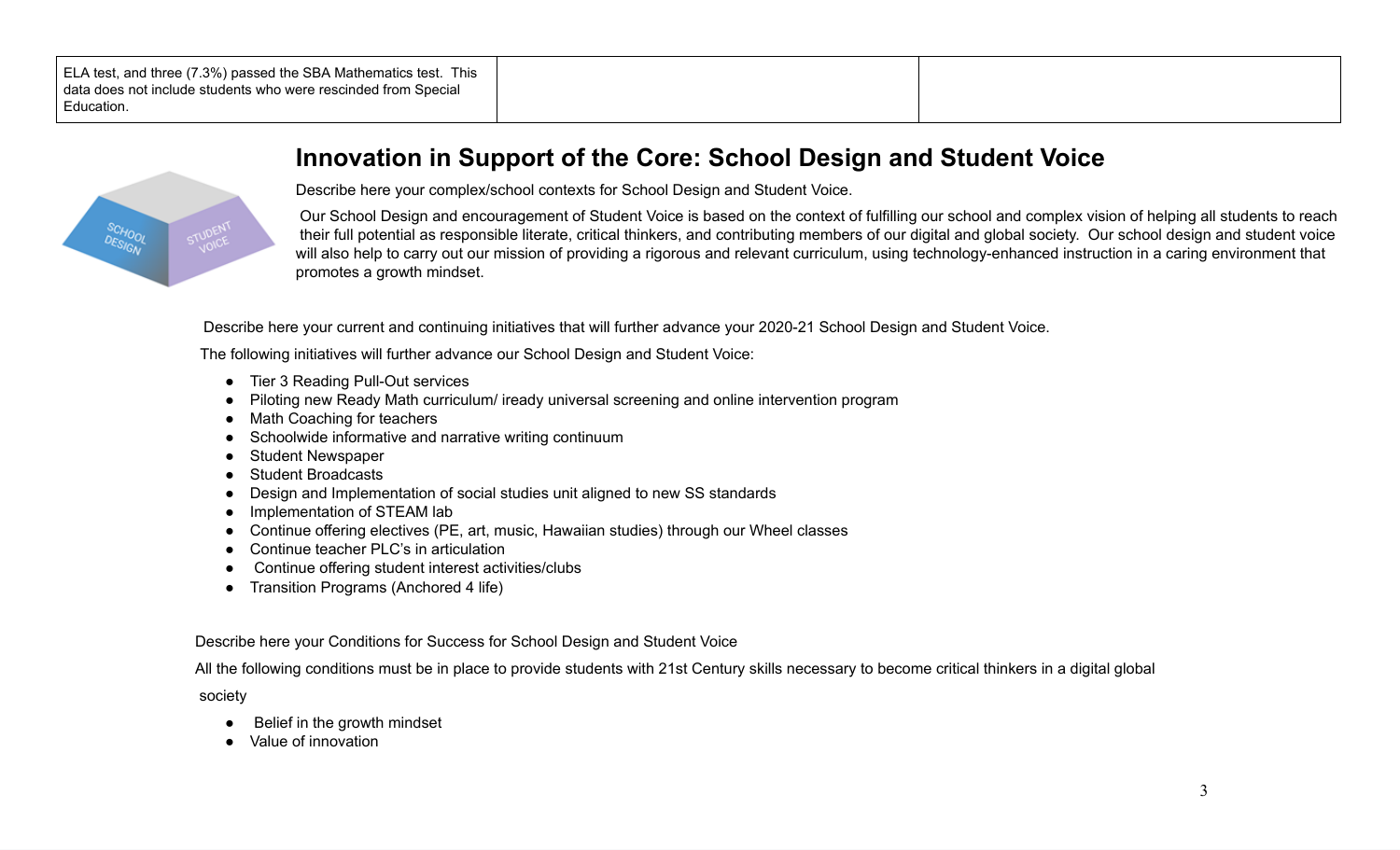- School culture that embraces positive change
- Funding (grants, Teacher Go-Fund Me, fundraisers, etc.)
- Personnel and community volunteers to support ideas for innovation (Makerspace, Robotics club, broadcasting team, STEAM Lab
- School design and infrastructure that supports enrichment efforts (bell schedule, before and afterschool clubs/ programs, recess/lunch time activities
- Student centered learning
- Build a school culture that fosters creativeness
- Collaboration is key in building a cohesive school design
- Design a bell schedule that allows teachers a time to plan, collaborate and design a meaningful integrated curriculum
- Quadrant D learning learning that is of high academic rigor as well as the application of knowledge to solve real- world problems.

| SY 2021-22 Measurable Outcomes                                                                                                                                 | SY 2022-23 Measurable Outcomes                                                                                                                 | SY 2023-24 Measurable Outcomes                                                                                                                 |
|----------------------------------------------------------------------------------------------------------------------------------------------------------------|------------------------------------------------------------------------------------------------------------------------------------------------|------------------------------------------------------------------------------------------------------------------------------------------------|
| What are your Measurable Outcomes around School Design<br>and Student Voice? What are you designing?                                                           | What are your Measurable Outcomes around School Design<br>and Student Voice? What are you designing?                                           | What are your Measurable Outcomes around School Design<br>and Student Voice? What are you designing?                                           |
| 2020-21 Strive Hi data will indicate the student subgroup<br>achievement performance will increase from 47% to 50% in<br>language arts and 46% to 49% in math. | 2021-22 Strive Hi data will indicate the student subgroup<br>achievement performance will increase to 51% in language arts<br>and 50% in math. | 2022-23 Strive Hi data will indicate the student subgroup<br>achievement performance will increase to 52% in language arts<br>and 51% in math. |
| Why are you implementing them?                                                                                                                                 | Why are you implementing them?                                                                                                                 | Why are you implementing them?                                                                                                                 |
| To assure that resources are used to meet the needs of our<br>targeted subgroups of students.                                                                  | To assure that resources are used to meet the needs of our<br>targeted subgroups of students.                                                  | To assure that resources are used to meet the needs of our<br>targeted subgroups of students.                                                  |
| How will you know that they are causing an improvement?                                                                                                        | How will you know that they are causing an improvement?                                                                                        | How will you know that they are causing an improvement?                                                                                        |
| Strive High Achievement Gap will be reduced by 5%                                                                                                              | Strive High Achievement Gap will be reduced by 5%                                                                                              | Strive High Achievement Gap will be reduced by 5%                                                                                              |
|                                                                                                                                                                |                                                                                                                                                |                                                                                                                                                |
|                                                                                                                                                                |                                                                                                                                                |                                                                                                                                                |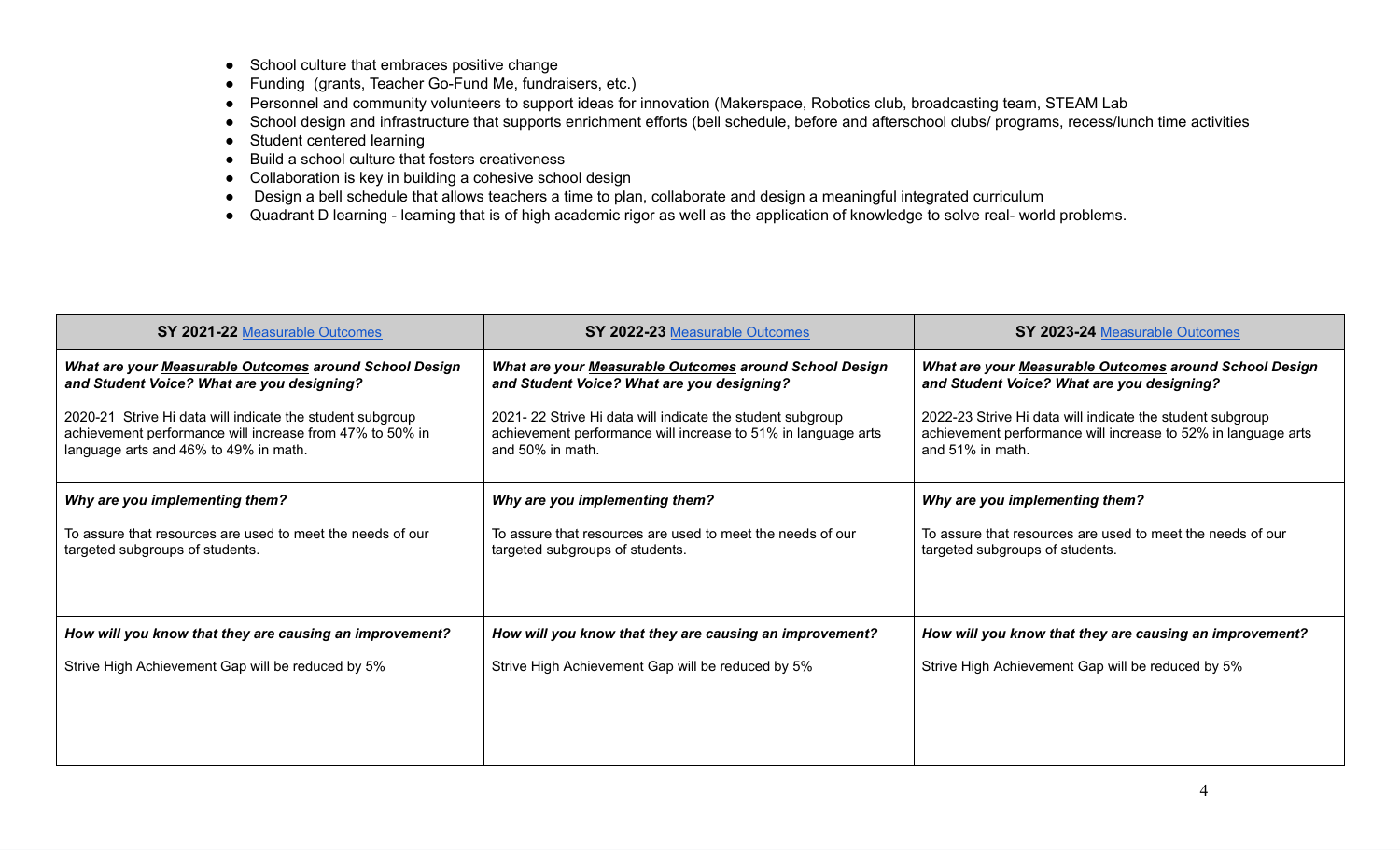| SY 2021-22 Measurable Outcomes                                                                                                                                                                                                                                                                             | SY 2022-23 Measurable Outcomes                                                                                                                                                                                                                                                                                        | SY 2023-24 Measurable Outcomes                                                                                                                                                                                                                                                                                         |
|------------------------------------------------------------------------------------------------------------------------------------------------------------------------------------------------------------------------------------------------------------------------------------------------------------|-----------------------------------------------------------------------------------------------------------------------------------------------------------------------------------------------------------------------------------------------------------------------------------------------------------------------|------------------------------------------------------------------------------------------------------------------------------------------------------------------------------------------------------------------------------------------------------------------------------------------------------------------------|
| What are your Measurable Outcomes around School Design<br>and Student Voice? What are you designing?                                                                                                                                                                                                       | What are your Measurable Outcomes around School Design<br>and Student Voice? What are you designing?                                                                                                                                                                                                                  | What are your Measurable Outcomes around School Design<br>and Student Voice? What are you designing?                                                                                                                                                                                                                   |
| 100% of the teachers in grades K-6 will update and evaluate their<br>grade level Social Studies Curriculum to reflect the new thematic<br>standards that include inquiry design with an emphasis on student<br>voice through authentic assessments.                                                        | 100% of the teachers in grades K-6 will continue to update their<br>grade level Social Studies Curriculum to reflect the new thematic<br>standards that include inquiry design with an emphasis on student<br>voice through authentic assessments.                                                                    | 100% of the teachers in grades K-6 will continue to upgrade their<br>grade level Social Studies Curriculum with the new C3 standards<br>reflecting all the new thematic standards that include inquiry design<br>with an emphasis on student voice through authentic assessments.                                      |
| Why are you implementing them?                                                                                                                                                                                                                                                                             | Why are you implementing them?                                                                                                                                                                                                                                                                                        | Why are you implementing them?                                                                                                                                                                                                                                                                                         |
| By Implementing new thematic social studies units that address<br>the C3 standards (college, career, and civic) students will<br>experience the inquiry design model allowing students to have a<br>voice in their own learning, This will be addressed through<br>student-designed authentic assessments. | By Implementing new thematic social studies units that address the<br>C3 standards (college, career, and civic) students will continue to<br>experience the inquiry design model allowing students to have a<br>voice in their own learning, This will be addressed through<br>student-designed authentic assessments | By Implementing new thematic social studies units that address the<br>C3 standards (college, career, and civic) students will continue to<br>experience the inquiry design model allowing students to have a<br>voice in their own learning, This will be addressed through<br>student-designed authentic assessments. |
| How will you know that they are causing an improvement?                                                                                                                                                                                                                                                    | How will you know that they are causing an improvement?                                                                                                                                                                                                                                                               | How will you know that they are causing an improvement?                                                                                                                                                                                                                                                                |
| Student work samples<br>Discussions on lessons in PLCs. Evidence provided via<br>meeting minutes.<br>Students will complete reflections of performance/ tasks<br>projects.<br><b>School Quality Survey (SQS)</b>                                                                                           | Students share design thinking amongst peers (during<br>assemblies, recess, lunch periods, classrooms)<br>Discussions on lessons in PLCs. Evidence provided via<br>meeting minutes.<br>Students will complete reflections in performance tasks<br>projects.<br><b>School Quality Survey (SQS)</b>                     | Hold an annual student-led design thinking modeling<br>exhibition with school community<br>Discussions on lessons in PLCs. Evidence provided via<br>meeting minutes.<br>Students will complete reflections in performance tasks<br>projects.<br><b>School Quality Survey (SQS)</b>                                     |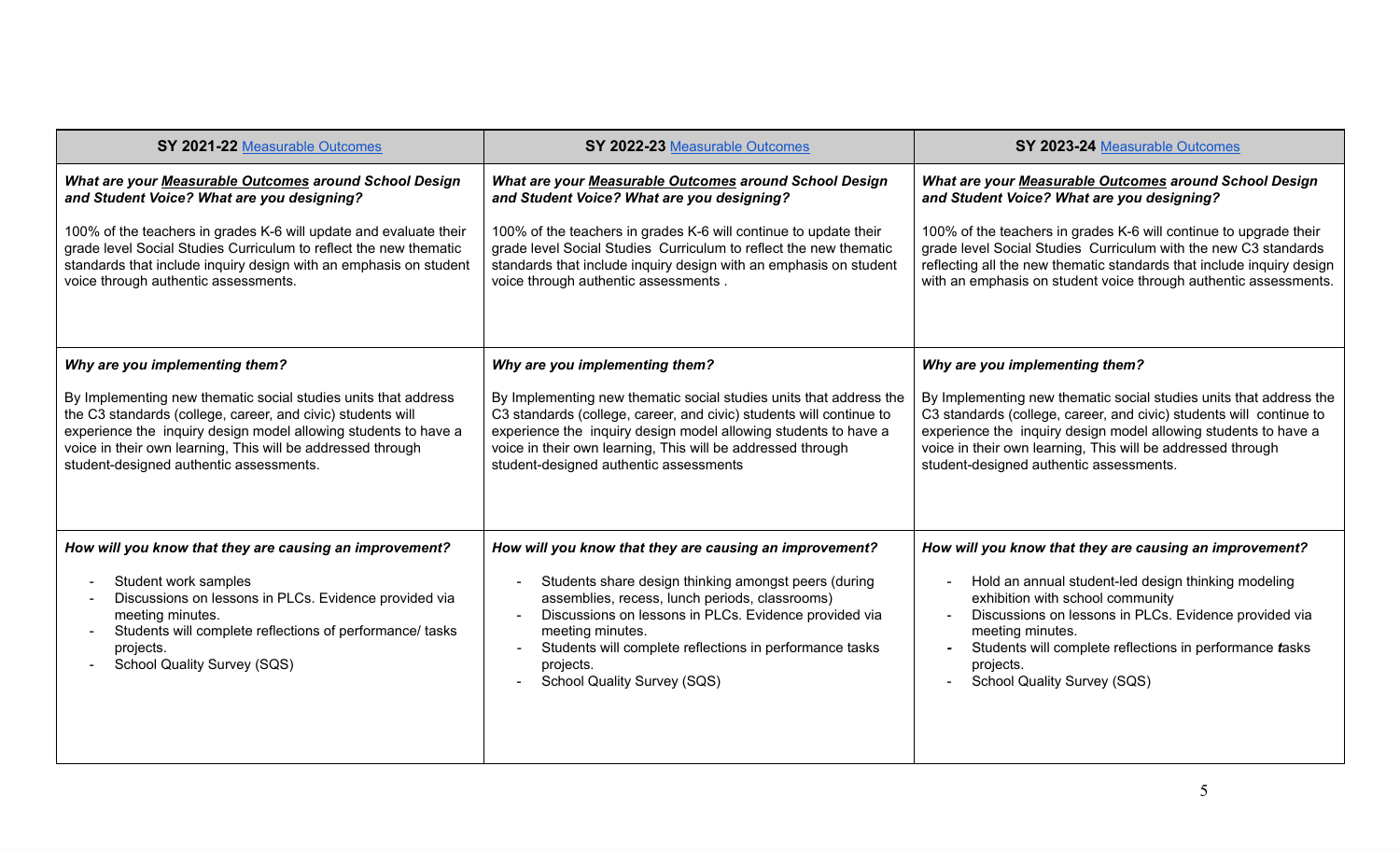| SY 2021-22 Measurable Outcomes                                                                                                                                                                                                                                                                                                                                                                                                                                                                                                                                                                                                                                                                                                                                                                         | SY 2022-23 Measurable Outcomes                                                                                                                                                                                                                                                                                                                                                                                                                                                                                                                                                                                                                    | SY 2023-24 Measurable Outcomes                                                                                                                                                                                                                                                                                                                                                                                                                                                                                                                                                                                                                                                             |
|--------------------------------------------------------------------------------------------------------------------------------------------------------------------------------------------------------------------------------------------------------------------------------------------------------------------------------------------------------------------------------------------------------------------------------------------------------------------------------------------------------------------------------------------------------------------------------------------------------------------------------------------------------------------------------------------------------------------------------------------------------------------------------------------------------|---------------------------------------------------------------------------------------------------------------------------------------------------------------------------------------------------------------------------------------------------------------------------------------------------------------------------------------------------------------------------------------------------------------------------------------------------------------------------------------------------------------------------------------------------------------------------------------------------------------------------------------------------|--------------------------------------------------------------------------------------------------------------------------------------------------------------------------------------------------------------------------------------------------------------------------------------------------------------------------------------------------------------------------------------------------------------------------------------------------------------------------------------------------------------------------------------------------------------------------------------------------------------------------------------------------------------------------------------------|
| What are your Measurable Outcomes around School Design<br>and Student Voice? What are you designing?                                                                                                                                                                                                                                                                                                                                                                                                                                                                                                                                                                                                                                                                                                   | What are your Measurable Outcomes around School Design<br>and Student Voice? What are you designing?                                                                                                                                                                                                                                                                                                                                                                                                                                                                                                                                              | What are your Measurable Outcomes around School Design<br>and Student Voice? What are you designing?                                                                                                                                                                                                                                                                                                                                                                                                                                                                                                                                                                                       |
| 100% of the teachers in grades K-6 will develop grade level<br>rubrics for informative writing, and provide student exemplars.<br>100% of the teachers in grades K-6 will work to establish a<br>school-wide writing continuum for informative writing.                                                                                                                                                                                                                                                                                                                                                                                                                                                                                                                                                | 100% of the teachers in grades K-6 will continue to develop and<br>refine grade level rubrics for informative and narrative writing, and<br>provide student exemplars for each genre.<br>100% of the teachers in grades K-6 will work to refine a<br>school-wide writing continuum for narrative writing.                                                                                                                                                                                                                                                                                                                                         | 100% of the teachers will continue to develop and refine grade<br>level rubrics for informative, narrative and argumentative writing<br>with student exemplars.<br>100% of the teachers in grades K-6 will work to refine a<br>school-wide writing continuum forargumentative writing.                                                                                                                                                                                                                                                                                                                                                                                                     |
| Why are you implementing them?                                                                                                                                                                                                                                                                                                                                                                                                                                                                                                                                                                                                                                                                                                                                                                         | Why are you implementing them?                                                                                                                                                                                                                                                                                                                                                                                                                                                                                                                                                                                                                    | Why are you implementing them?                                                                                                                                                                                                                                                                                                                                                                                                                                                                                                                                                                                                                                                             |
| Establish a multi-dimensional set of scoring guidelines that can be<br>used to provide consistency in evaluating student work. (Edutopia<br>2008)                                                                                                                                                                                                                                                                                                                                                                                                                                                                                                                                                                                                                                                      | Establish a multi-dimensional set of scoring guidelines that can be<br>used to provide consistency in evaluating student work. (Edutopia<br>2008)                                                                                                                                                                                                                                                                                                                                                                                                                                                                                                 | Establish a multi-dimensional set of scoring guidelines that can be<br>used to provide consistency in evaluating student work. (Edutopia<br>2008)                                                                                                                                                                                                                                                                                                                                                                                                                                                                                                                                          |
| As a member of the Radford complex we share in the vision to<br>educate all students toward college and career readiness, so they<br>may reach their full potential as responsible, literate, critical<br>thinkers, and contributing members of our digital and global<br>society.<br>The DoDea Grant provided the schools in our Radford Complex<br>many professional development opportunities to support our ELA<br>needs and efforts. Teachers (K-6) attended and participated in the<br>following workshops, trainings and professional development<br>sessions to address the needs of our students:<br><b>Beginning Reading Foundational Skills</b><br><b>Explicit Instruction</b><br>AVID PATH - Reading for Disciplinary Literacy<br>Eric Sheninger Workshop<br><b>Project Based Learning</b> | Increase in student self and peer assessment in writing allowing<br>them to play an active role in their own learning.<br>Share in the complex vision to educate all students toward college<br>and career readiness, so they may reach their full potential as<br>responsible, literate, critical thinkers, and contributing members of<br>our digital and global society.<br>We will continue the effort of completing and implementing the<br>grade level rubric in Informative writing with identified exemplars<br>and we will begin working on the Narrative Writing genre to further<br>establish a scoring guide to include all learners. | Increase in student self and peer assessment in writing allowing<br>them to continue to play an active role in their own learning.<br>Share in the complex vision to educate all students toward college<br>and career readiness, so they may reach their full potential as<br>responsible, literate, critical thinkers, and contributing members of<br>our digital and global society.<br>We will continue the effort of completing and implementing the<br>grade level rubric on Informative and Narrative writing with<br>identified exemplars and we will begin working on the<br>Opinion/Argumentative Writing genre to further establish a scoring<br>guide to include all learners. |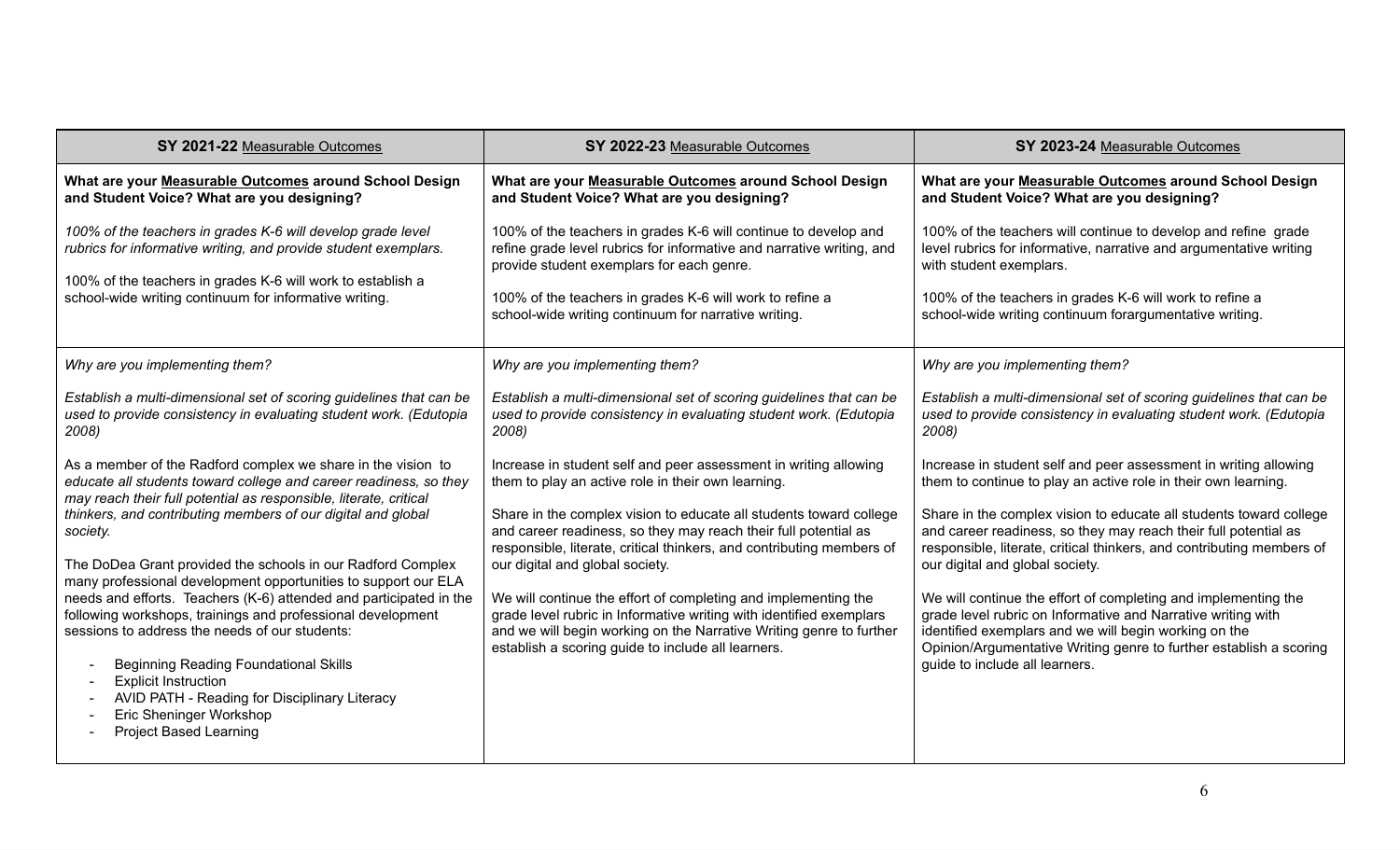| Writing Trainings catered to specific grade levels:                                                                                                                                                                                                                                                                                                                                                                                                                                                                                                                                                                                                                                                                                                                                                                                                                                                                                                                                                                                                   |                                                              |                                                              |
|-------------------------------------------------------------------------------------------------------------------------------------------------------------------------------------------------------------------------------------------------------------------------------------------------------------------------------------------------------------------------------------------------------------------------------------------------------------------------------------------------------------------------------------------------------------------------------------------------------------------------------------------------------------------------------------------------------------------------------------------------------------------------------------------------------------------------------------------------------------------------------------------------------------------------------------------------------------------------------------------------------------------------------------------------------|--------------------------------------------------------------|--------------------------------------------------------------|
| Knowing that writing is a crucial part of preparing for the future,<br>the complex initiated Writing training/sharing sessions between<br>complex schools by grade levels to discuss writing across the<br>curriculum in the 2019-2020 SY. This allowed the teachers at<br>Aliamanu Elementary to collaborate with each other during PLCs<br>to build common grade level understandings of the Informative<br>Writing CCSS. Our School Level Waiver Day also focused on<br>Informative Writing to continue what the complex initiated to<br>develop a school-wide writing continuum, as written in our<br>previous Academic Plan. Each grade level was given the task to<br>develop common grade level rubrics in Informative Writing with<br>identified exemplars to represent the grade levels' (learning<br>targets) criteria in the 2019-20 SY. We will continue this effort to<br>establish a school-wide writing continuum and scoring guide to<br>build consistency among and across grade levels and to address<br>the needs of all learners. |                                                              |                                                              |
| How will you know that they are causing an improvement?                                                                                                                                                                                                                                                                                                                                                                                                                                                                                                                                                                                                                                                                                                                                                                                                                                                                                                                                                                                               | How will you know that they are causing an improvement?      | How will you know that they are causing an improvement?      |
| Grade levels will establish consistency in grading written<br>$\bullet$                                                                                                                                                                                                                                                                                                                                                                                                                                                                                                                                                                                                                                                                                                                                                                                                                                                                                                                                                                               | • Grade levels will establish consistency in grading written | • Grade levels will establish consistency in grading written |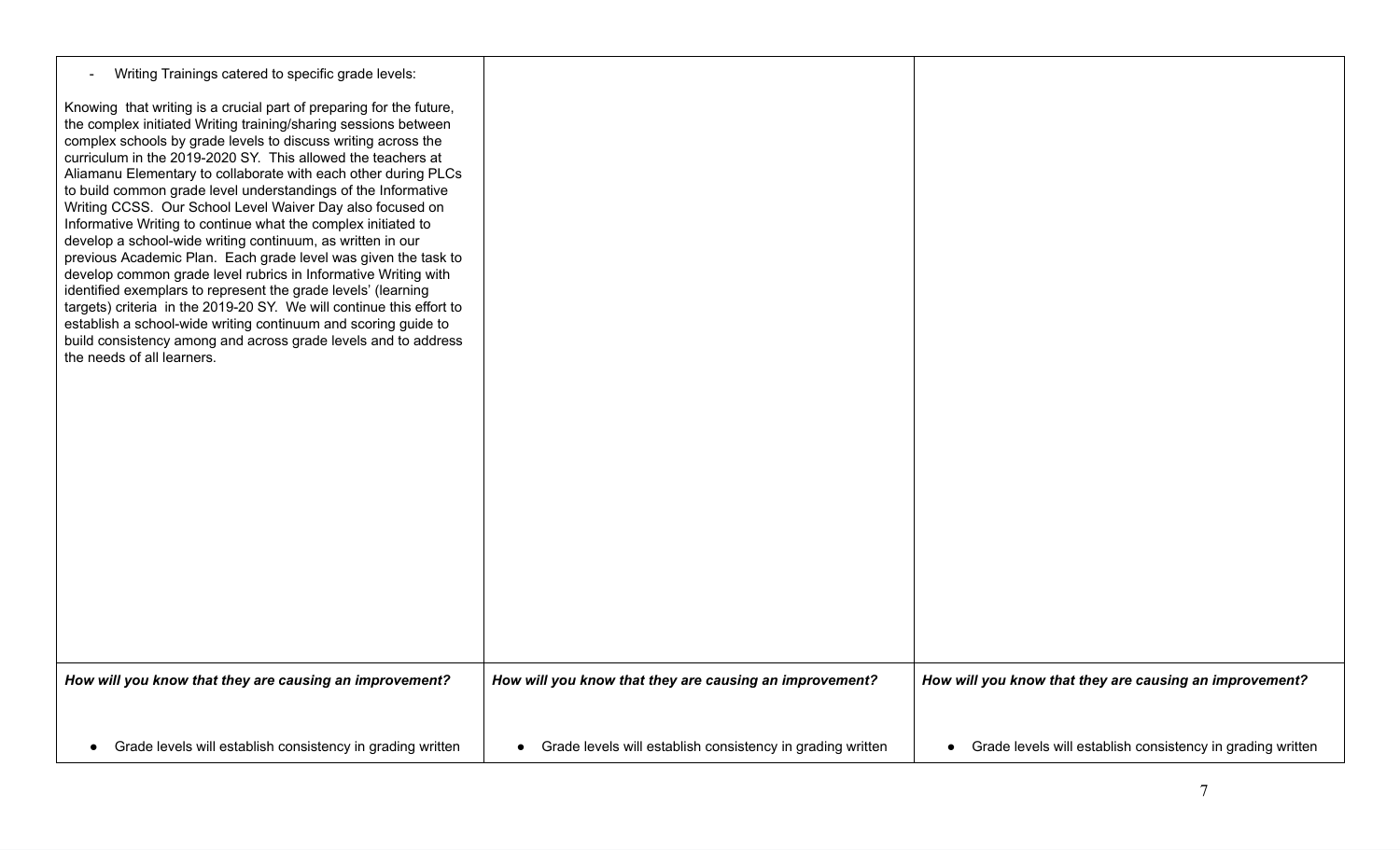| work.<br>Teachers will be able to give descriptive feedback to<br>students based on the rubric criteria.<br>Students will be able to self assess and improve their<br>writing independently.<br>Pre-Post Writing assessments will show improvement. | work.<br>Teachers will be able to give descriptive feedback to<br>students based on the rubric criteria.<br>Students will be able to self assess and improve their<br>writing independently.<br>Pre-Post Writing assessments will show improvement.<br>Opportunities for sharing student writing in the classroom<br>(ie, authors tes, socratic seminar, debate) | work.<br>Teachers will be able to give descriptive feedback to<br>students based on the rubric criteria.<br>Students will be able to self assess and improve their<br>writing independently.<br>Pre-Post Writing assessments will show improvement.<br>Opportunities for sharing student writing in the classroom<br>(ie, authors tes, socratic seminar, debate)<br>School-wide showcase of writing |
|-----------------------------------------------------------------------------------------------------------------------------------------------------------------------------------------------------------------------------------------------------|------------------------------------------------------------------------------------------------------------------------------------------------------------------------------------------------------------------------------------------------------------------------------------------------------------------------------------------------------------------|-----------------------------------------------------------------------------------------------------------------------------------------------------------------------------------------------------------------------------------------------------------------------------------------------------------------------------------------------------------------------------------------------------|
|-----------------------------------------------------------------------------------------------------------------------------------------------------------------------------------------------------------------------------------------------------|------------------------------------------------------------------------------------------------------------------------------------------------------------------------------------------------------------------------------------------------------------------------------------------------------------------------------------------------------------------|-----------------------------------------------------------------------------------------------------------------------------------------------------------------------------------------------------------------------------------------------------------------------------------------------------------------------------------------------------------------------------------------------------|

| SY 2021-22 Measurable Outcomes                                                                                                                                            | SY 2022-23 Measurable Outcomes                                                                                                                                                         | SY 2023-24 Measurable Outcomes                                                                                                                                                           |
|---------------------------------------------------------------------------------------------------------------------------------------------------------------------------|----------------------------------------------------------------------------------------------------------------------------------------------------------------------------------------|------------------------------------------------------------------------------------------------------------------------------------------------------------------------------------------|
| What are your Measurable Outcomes around School Design and<br>Student Voice? What are you designing?                                                                      | What are your Measurable Outcomes around School Design and<br>Student Voice? What are you designing?                                                                                   | What are your Measurable Outcomes around School Design and<br>Student Voice? What are you designing?                                                                                     |
| 100% of the teachers will participate in Follow up Professional<br>Development to pilot Ready Math with fidelity (k-5) or use it as a<br>resource to support instruction. | 100% of the teachers will continue to implement Ready Math,<br>while analyzing the effectiveness of the program and include<br>authentic learning experiences to address all learners. | 100% of the teachers will continue to implement Ready Math and<br>add supplemental programs as needed to refine the school-wide<br>Math curriculum to address the needs of all students. |
| Why are you implementing them?                                                                                                                                            | Why are you implementing them?                                                                                                                                                         | Why are you implementing them?                                                                                                                                                           |
| Continuing the Implementation of the new Math program with                                                                                                                | Continuing the Implementation of the new Math program with<br>emphasis on Math Assessment Tools: (Pre-, Progress- and                                                                  | Continuing with the full implementation of the new math<br>program with adjustments to the testing tools and updating                                                                    |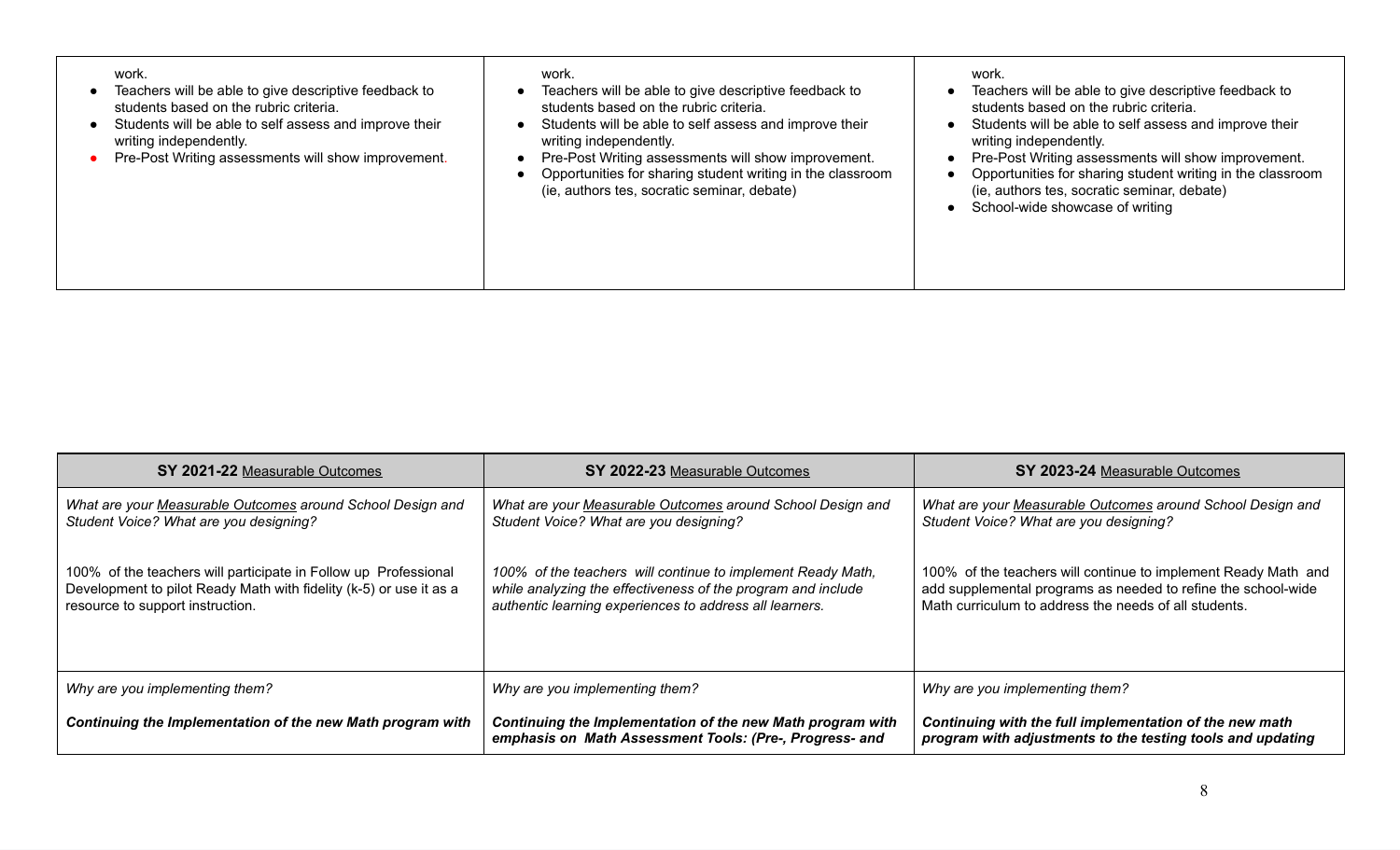| emphasis on Math Assessment Tools: (Pre-, Progress- and                                                                                                                                                                                                                                                                                                                                                                                                                                                              | <b>Post Assessment Tools</b>                                                                                                                                                                                                                                                                                                                                                                                                                                                                                                                                                                                             | grade level pacing guides.                                                                                                                                                                                                                                                                                                                                                                                                                                                                                                   |
|----------------------------------------------------------------------------------------------------------------------------------------------------------------------------------------------------------------------------------------------------------------------------------------------------------------------------------------------------------------------------------------------------------------------------------------------------------------------------------------------------------------------|--------------------------------------------------------------------------------------------------------------------------------------------------------------------------------------------------------------------------------------------------------------------------------------------------------------------------------------------------------------------------------------------------------------------------------------------------------------------------------------------------------------------------------------------------------------------------------------------------------------------------|------------------------------------------------------------------------------------------------------------------------------------------------------------------------------------------------------------------------------------------------------------------------------------------------------------------------------------------------------------------------------------------------------------------------------------------------------------------------------------------------------------------------------|
| K-5 teachers will continue to implement and use the Ready Math<br>Program. Grade 6 will be using Go Math Middle and use iReady<br>screening as a diagnostic.                                                                                                                                                                                                                                                                                                                                                         | These assessments will better inform our teachers of their "next<br>instructional steps" per student as well as keep us and our<br>instruction more keenly focused on the Math CCStandards                                                                                                                                                                                                                                                                                                                                                                                                                               | Development of a school-wide comprehensive math curriculum<br>that is consistent within all grade levels, and scaffolds from one<br>grade level to the next.                                                                                                                                                                                                                                                                                                                                                                 |
|                                                                                                                                                                                                                                                                                                                                                                                                                                                                                                                      | Implementation of the new program needs to include authentic<br>learning experiences to address all learners.<br>Students need to experience authentic problem solving situations<br>where they may apply what they are learning. This will allow<br>students to self assess and become independent complex thinkers.                                                                                                                                                                                                                                                                                                    | Implementation of a school-wide math curriculum that is built to<br>address the needs of all students, allowing them to explore and<br>examine new ideas, and engage in peer feedback.<br>Continuing to provide students experiences in authentic problems,<br>will allow them to become self assessors and independent complex<br>thinkers preparing them for the future to be college/career ready.                                                                                                                        |
| How will you know that they are causing an improvement?                                                                                                                                                                                                                                                                                                                                                                                                                                                              | How will you know that they are causing an improvement?                                                                                                                                                                                                                                                                                                                                                                                                                                                                                                                                                                  | How will you know that they are causing an improvement?                                                                                                                                                                                                                                                                                                                                                                                                                                                                      |
| SBA scores: Math 64%                                                                                                                                                                                                                                                                                                                                                                                                                                                                                                 | SBA scores: Math 66%                                                                                                                                                                                                                                                                                                                                                                                                                                                                                                                                                                                                     | SBA scores: Math 68%                                                                                                                                                                                                                                                                                                                                                                                                                                                                                                         |
| Data Teams' (PLC) collaboration will focus on developing grade<br>level pacing guides using Ready Math aligned with benchmarks.<br>Teachers will be evaluating the program throughout the year to<br>identify areas of strength and growth.<br>Students can identify three to four areas of strength and growth by<br>analyzing their Pre-Post test data to be self reflective and<br>responsible for one's learning<br>75% of students will meet proficiency as reflected in the iReady<br>math diagnostic (Spring) | Data Teams' (PLC) collaboration will focus on analyzing the<br>effectiveness of the Ready Math program, updating and refining<br>grade level pacing guides, and developing common formative and<br>summative assessments. Teachers will be looking at student work<br>and adjusting instruction to differentiate for all learners.<br>Students can identify three to four areas of growth and strength by<br>analyzing their Pre-Post test data to be self reflective, responsible<br>for one's learning, and setting personal goals.<br>75% of students will receive an MP or better for their year end<br>math grades. | Data Teams' (PLC) collaboration will focus on determining<br>additional resources that will be needed to support the Ready Math<br>program. Teachers will continue to look at student work and adjust<br>instruction to differentiate.<br>Students can identify three to four areas of growth and strength by<br>analyzing their Pre-Post test data to be self reflective, responsible<br>for one's learning, and setting personal goals.<br>75% of students will receive an MP or better for their year end<br>math grades. |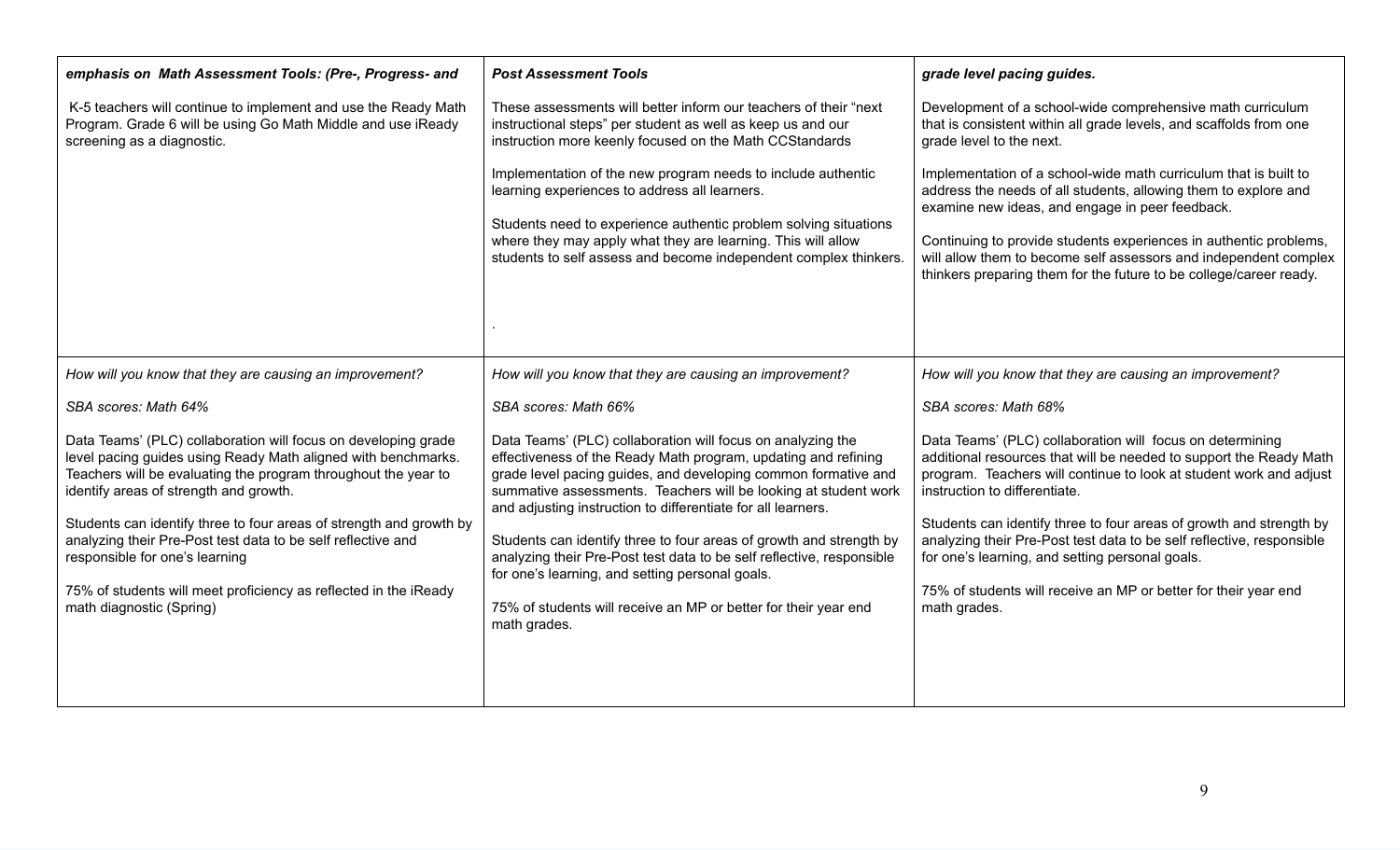

# **Innovation in Support of the Core: School Design and Student Voice**

*FOCUS ON SY 2021-22:* Crosswalk enabling activities, measurable outcomes, and budget outlay and monitoring.

| <b>Baseline Measurements</b>                                                                                                                                                                                                                  | <b>Formative Measures</b>                                                                                                                                                                                                 | <b>Summative Goals</b>                                                                                                                                                                                                                                                                  |
|-----------------------------------------------------------------------------------------------------------------------------------------------------------------------------------------------------------------------------------------------|---------------------------------------------------------------------------------------------------------------------------------------------------------------------------------------------------------------------------|-----------------------------------------------------------------------------------------------------------------------------------------------------------------------------------------------------------------------------------------------------------------------------------------|
| Add the beginning of the year measurements here.<br>2018-19 SBA: ELA 63%, Math 62%<br>Science HSA: 71%<br>Universal screener (Student Risk Screening Scale) Fall<br>3.<br>2020 data:<br>4. 2019-20 SQS: % of students feeling safe in school: | Add throughout the year measurements here.<br><b>SBA Interim Assessment data</b><br>2. Amplify unit summative scores<br>Universal screener (Student Risk Screening Scale) Winter<br>2020 data<br>Chapter 19 incident data | Add end of year goals here.<br>1. 2020-21 SBA ELA 64%, Math 63%<br>2. Science HSA NGSS: 72%<br>3. Universal Screener (Student Risk Screening Scale) Spring<br>2021 data: Less than 2% of students should be rated high<br>risk.<br>4. 2020 -21 SQS: % of student feeling safe in school |

**Student Outcomes (SY 2021-22)**

| <b>Measurable</b><br>Outcome(s)                                | <b>Enabling Activity</b>                                                                                                                 | <b>Duration</b><br>Fall, Spring,<br>Yearlong | <b>Source of Funds</b><br>Program ID | <b>WSF</b> | <b>School Monitoring</b><br><b>Activity</b>          | <b>Frequency</b><br>Quarter, Semester,<br>Annual | <b>Complex</b><br><b>Monitoring Activity</b><br>(to be completed by<br>CAS)           |
|----------------------------------------------------------------|------------------------------------------------------------------------------------------------------------------------------------------|----------------------------------------------|--------------------------------------|------------|------------------------------------------------------|--------------------------------------------------|---------------------------------------------------------------------------------------|
| Increase student<br>proficiency on the<br>SBA in ELA to<br>65% | Teachers will use grade<br>level pacing guides to<br>implement level English<br>Language Arts aligned to<br><b>Common Core Standards</b> | Yearlong                                     | <b>WSF</b>                           |            | Grade level PLC<br>articulation and data<br>analysis | Quarterly                                        | Record of grade level<br>pacing guides:<br><b>Grade level Pacing</b><br><b>Guides</b> |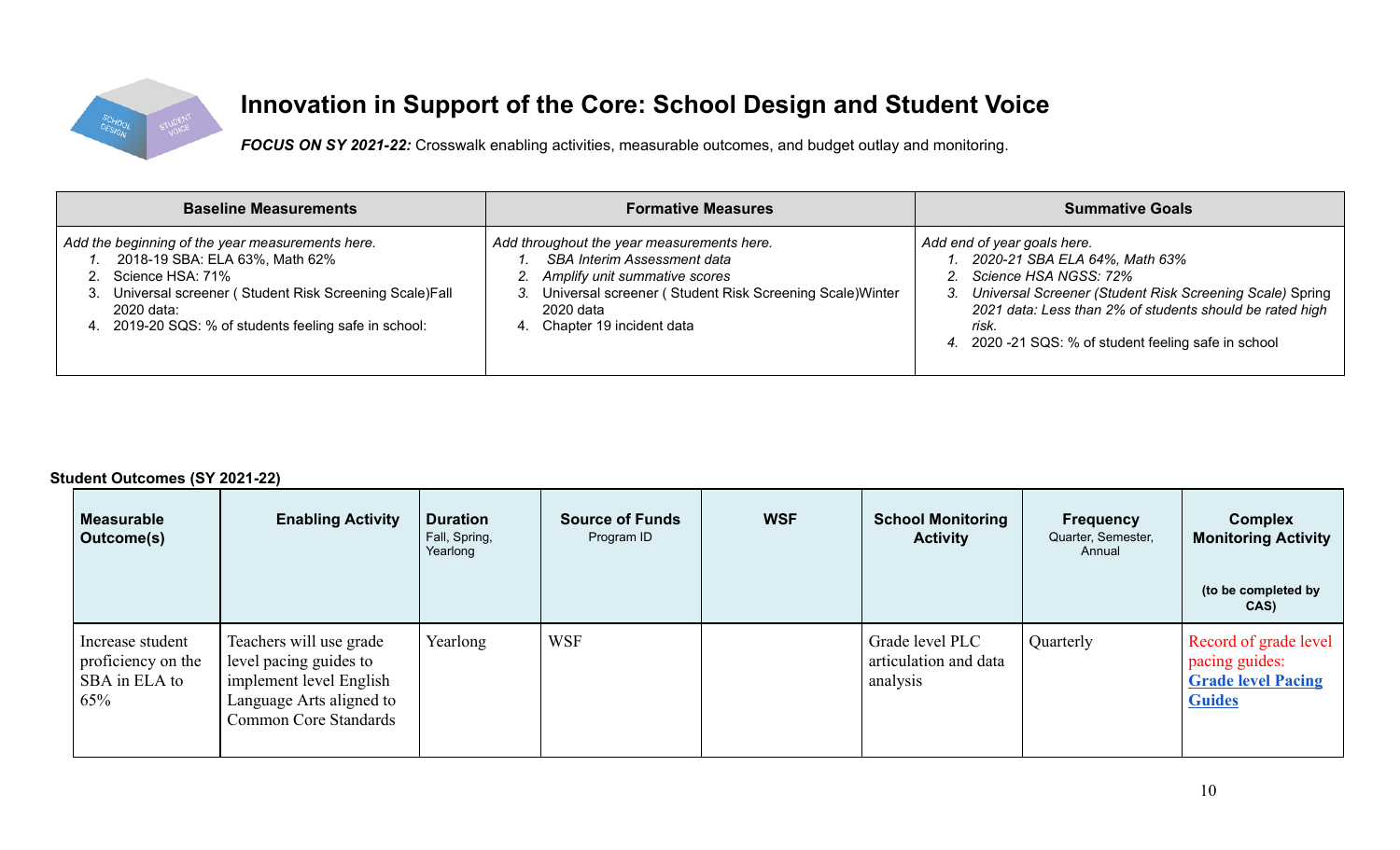| Teachers will use          |  |  |                            |
|----------------------------|--|--|----------------------------|
| school-wide (k-6) writing  |  |  |                            |
| continuum to instruct:     |  |  | <b>Grade level Writing</b> |
|                            |  |  |                            |
| • Narrative writing        |  |  | rubrics for                |
| $(SY 21-22)$               |  |  | informative writing        |
| • Argumentative/           |  |  | <b>Grades K-2</b>          |
| Opinion writing            |  |  | Grades 3-6                 |
| $(SY 22-23)$               |  |  |                            |
| Gr. 3-6 teachers will      |  |  | SY 20-21: Continue         |
| administer Interim         |  |  |                            |
|                            |  |  | to complete                |
| Comprehensive              |  |  | Informative/Explanat       |
| Assessment at the end of   |  |  | ory Writing efforts        |
| first semester             |  |  | which was suspended        |
|                            |  |  | due to school closure      |
| Students will be using the |  |  | in SY 19-20                |
| iReady Reading online      |  |  |                            |
| programs as an             |  |  |                            |
|                            |  |  |                            |
| intervention to help       |  |  |                            |
| support the building       |  |  |                            |
| Reading skills             |  |  |                            |
|                            |  |  |                            |
|                            |  |  |                            |
|                            |  |  | <i>i</i> -Ready diagnostic |
|                            |  |  | fall scores for reading    |
|                            |  |  | <b>Diagnostic results</b>  |
|                            |  |  |                            |
|                            |  |  |                            |
|                            |  |  | <b>Grade Level</b>         |
|                            |  |  | Jamboards created to       |
|                            |  |  | share diagnostic data      |
|                            |  |  | for Math and Reading       |
|                            |  |  | <b>Kindergarten</b>        |
|                            |  |  | <b>Grade 1</b>             |
|                            |  |  | Grade 2                    |
|                            |  |  | <b>Grade 3</b>             |
|                            |  |  |                            |
|                            |  |  | <b>Grade 4</b>             |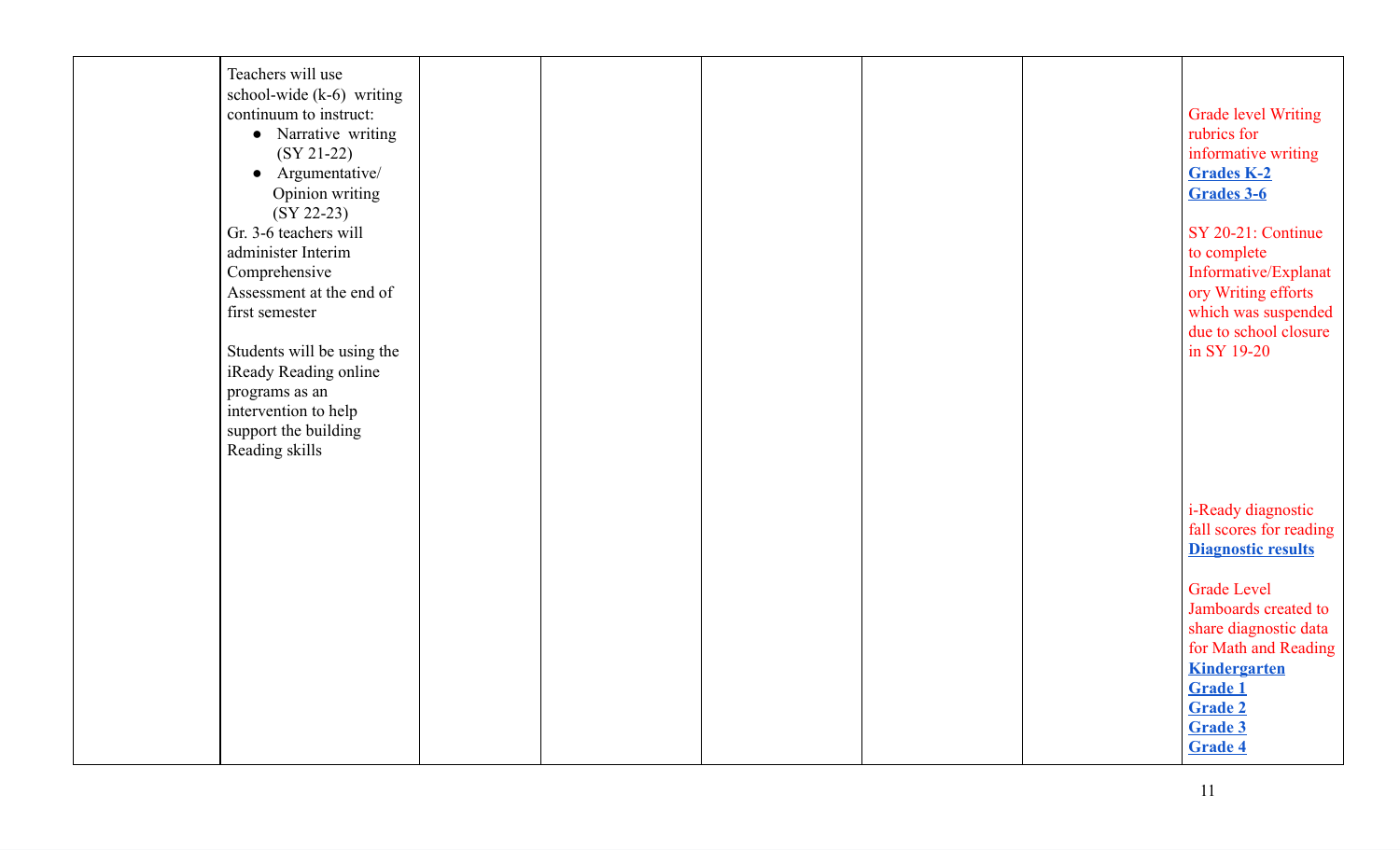|                                                                                |                                                                                                                                                              |           |            |                                                  | <b>Grade 5</b><br>Grade 6<br>Some teachers added<br>the interventions<br>they've been using to<br>meet their students'<br>needs.                                                                                |
|--------------------------------------------------------------------------------|--------------------------------------------------------------------------------------------------------------------------------------------------------------|-----------|------------|--------------------------------------------------|-----------------------------------------------------------------------------------------------------------------------------------------------------------------------------------------------------------------|
| 75% of tier 2<br>students will move<br>up one tier by the<br>spring screening. | Teachers will chart Fall,<br>Winter, and Spring data in<br>reading and math to target<br>students and develop a plan<br>of action for students in<br>tier 2. |           | <b>WSF</b> | Grade level PLCs                                 | Teachers worked at<br>grade levels to plot<br>out class profiles<br>using the Jamboard<br>Google Extension.<br>They also identified<br>strategies and<br>resources to use with<br>students for<br>intervention. |
|                                                                                | Students will progress<br>monthly using iReady.                                                                                                              |           |            |                                                  | Tier 2 and Tier 3<br>needs are being met<br>through I-Ready                                                                                                                                                     |
| 75% of tier 3<br>intervention<br>students will exit                            | <b>RTI</b><br>Teachers will provide<br>timely and appropriate                                                                                                | Quarterly | <b>WSF</b> | Progress monitoring<br>by RTI team using<br>data | Fall i-Ready<br>diagnostic data<br><b>i-Ready link:</b>                                                                                                                                                         |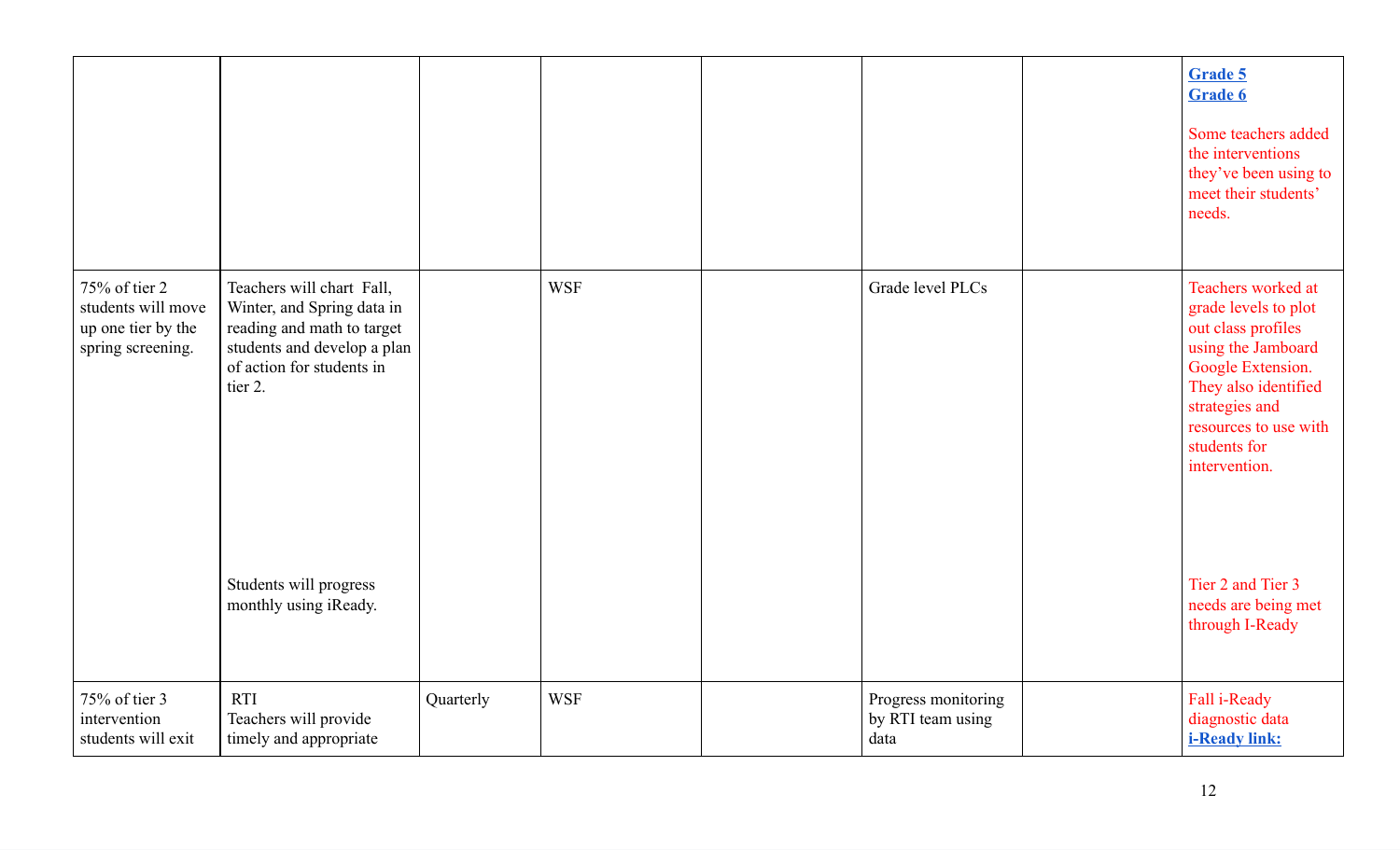| RTI services with a | interventions for all            |  |                    |                        |
|---------------------|----------------------------------|--|--------------------|------------------------|
| score of 25% or     | students who are not             |  | Monthly focused    |                        |
| higher              | meeting proficiency on           |  | team meeting for   | Winter diagnostic      |
|                     | grade level benchmarks           |  | each tier 3 RTI    | scheduled for          |
|                     |                                  |  | student in reading | Dec 1 - 18             |
|                     | • Use iReady as a                |  |                    |                        |
|                     | universal screening              |  | Communication to   |                        |
|                     | tool that will be                |  |                    |                        |
|                     |                                  |  | parents            |                        |
|                     | administered three               |  |                    | Teachers work with     |
|                     | times a year to                  |  |                    | small groups of        |
|                     | identify struggling              |  |                    | students to meet their |
|                     | students in reading              |  |                    | needs in Virtual and   |
|                     | and math                         |  |                    | Face to Face           |
|                     | Use the data from a<br>$\bullet$ |  |                    | meetings               |
|                     | variety of sources               |  |                    |                        |
|                     | to determine the                 |  |                    |                        |
|                     | appropriate                      |  |                    |                        |
|                     | interventions                    |  |                    |                        |
|                     | needed                           |  |                    |                        |
|                     | Provide                          |  |                    |                        |
|                     | $\bullet$                        |  |                    |                        |
|                     | differentiated                   |  |                    |                        |
|                     | instruction to meet              |  |                    |                        |
|                     | the needs of diverse             |  |                    |                        |
|                     | learners                         |  |                    |                        |
|                     | (disadvantaged etc.)             |  |                    |                        |
|                     | Provide timely and<br>$\bullet$  |  |                    |                        |
|                     | targeted                         |  |                    |                        |
|                     | interventions in                 |  |                    |                        |
|                     | small groups or                  |  |                    |                        |
|                     | individually for                 |  |                    |                        |
|                     | reading and math                 |  |                    |                        |
|                     |                                  |  |                    |                        |
|                     | scaffolding,                     |  |                    |                        |
|                     | chunking, etc.                   |  |                    |                        |
|                     |                                  |  |                    |                        |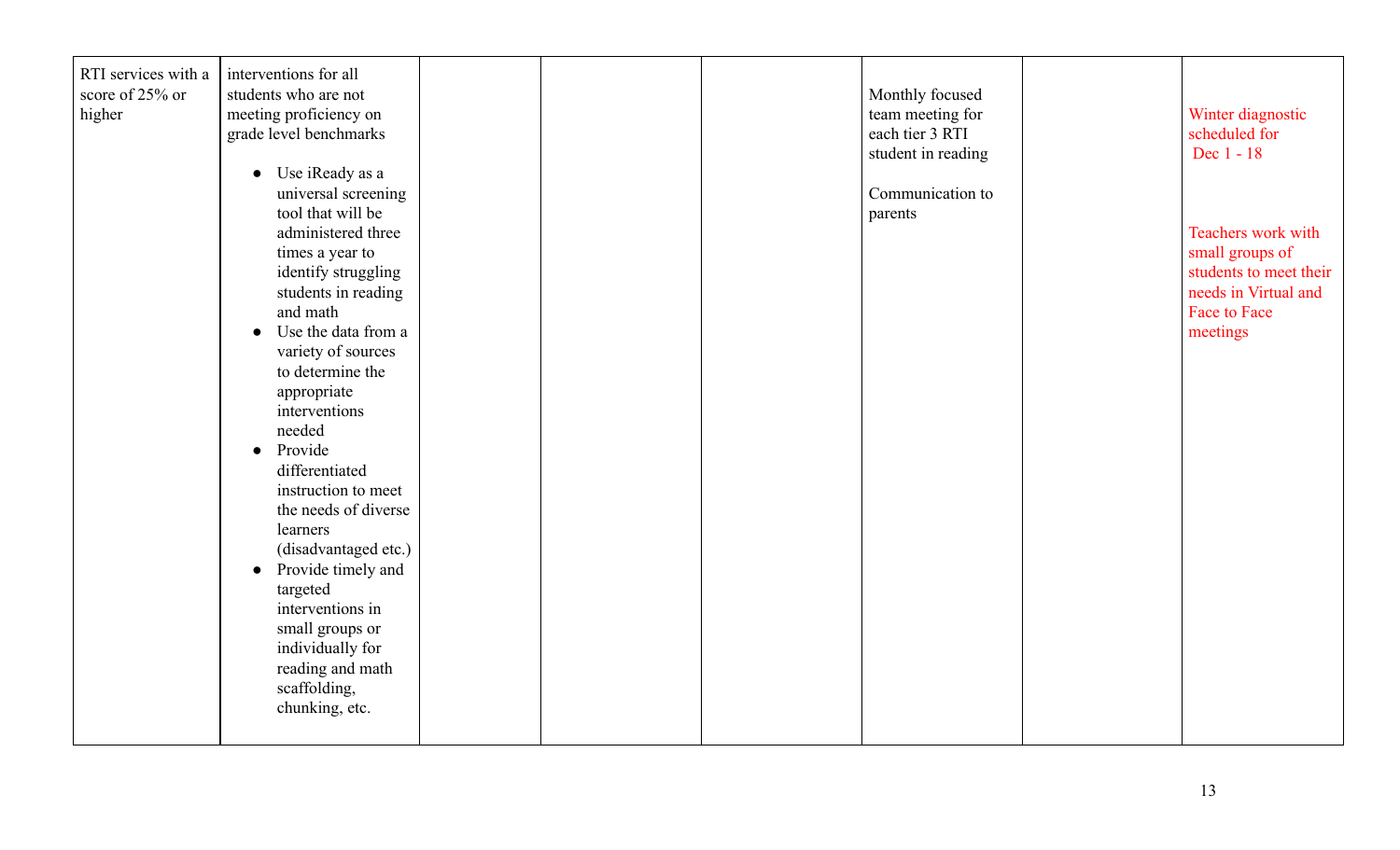| State GTT for SY<br>21-22 is $68\%$ of<br>continuing ELL<br>students will make<br>a .5 or more gain in<br>levels on the | ELL teacher and PTT will<br>provide differentiated,<br>direct instruction to<br>students grades K-6 in each<br>of the four ELA strands. | Yearlong | WSF (ELL) | <b>W-APT</b> Screener<br><b>WIDA</b> Screener<br><b>WIDA ACCESS</b><br>Assessment | Once at enrollment<br>Annual | ELL teacher is<br>providing individual<br>lessons to all<br>identified ELL<br>student |
|-------------------------------------------------------------------------------------------------------------------------|-----------------------------------------------------------------------------------------------------------------------------------------|----------|-----------|-----------------------------------------------------------------------------------|------------------------------|---------------------------------------------------------------------------------------|
| <b>WIDA ACCESS</b><br>Assessment.                                                                                       | New students upon                                                                                                                       |          |           |                                                                                   |                              | Identified vulnerable<br>students attend face<br>to face classes every<br>day         |
|                                                                                                                         | entering, ELL teacher will:                                                                                                             |          |           |                                                                                   |                              |                                                                                       |
|                                                                                                                         | • initiate WIDA                                                                                                                         |          |           |                                                                                   |                              | <b>ELL</b> teacher follows                                                            |
|                                                                                                                         | Screener and                                                                                                                            |          |           |                                                                                   |                              | the screening process                                                                 |
|                                                                                                                         | IRI/IDI reading                                                                                                                         |          |           |                                                                                   |                              | for all new students                                                                  |
|                                                                                                                         | assessments                                                                                                                             |          |           |                                                                                   |                              |                                                                                       |
|                                                                                                                         | utilize iReady<br>$\bullet$                                                                                                             |          |           |                                                                                   |                              |                                                                                       |
|                                                                                                                         | screener, SBA data<br>and teacher                                                                                                       |          |           |                                                                                   |                              |                                                                                       |
|                                                                                                                         | feedback to                                                                                                                             |          |           |                                                                                   |                              |                                                                                       |
|                                                                                                                         | determine                                                                                                                               |          |           |                                                                                   |                              |                                                                                       |
|                                                                                                                         | appropriate student                                                                                                                     |          |           |                                                                                   |                              |                                                                                       |
|                                                                                                                         | instruction level.                                                                                                                      |          |           |                                                                                   |                              |                                                                                       |
|                                                                                                                         | With returning students,                                                                                                                |          |           |                                                                                   |                              |                                                                                       |
|                                                                                                                         | ELL teacher will:                                                                                                                       |          |           |                                                                                   |                              | <b>ELL</b> teacher follows                                                            |
|                                                                                                                         | initiate as needed<br>$\bullet$                                                                                                         |          |           |                                                                                   |                              | the monitoring                                                                        |
|                                                                                                                         | IRI/IDI reading                                                                                                                         |          |           |                                                                                   |                              | process for all                                                                       |
|                                                                                                                         | assessments                                                                                                                             |          |           |                                                                                   |                              | returning students in                                                                 |
|                                                                                                                         | utilize ACCESS                                                                                                                          |          |           |                                                                                   |                              | the ELL program                                                                       |
|                                                                                                                         | test scores, iReady                                                                                                                     |          |           |                                                                                   |                              |                                                                                       |
|                                                                                                                         | screener, SBA data                                                                                                                      |          |           |                                                                                   |                              |                                                                                       |
|                                                                                                                         | and teacher                                                                                                                             |          |           |                                                                                   |                              |                                                                                       |
|                                                                                                                         | feedback to                                                                                                                             |          |           |                                                                                   |                              |                                                                                       |
|                                                                                                                         | determine<br>appropriate                                                                                                                |          |           |                                                                                   |                              |                                                                                       |
|                                                                                                                         | instruction level.                                                                                                                      |          |           |                                                                                   |                              |                                                                                       |
|                                                                                                                         |                                                                                                                                         |          |           |                                                                                   |                              |                                                                                       |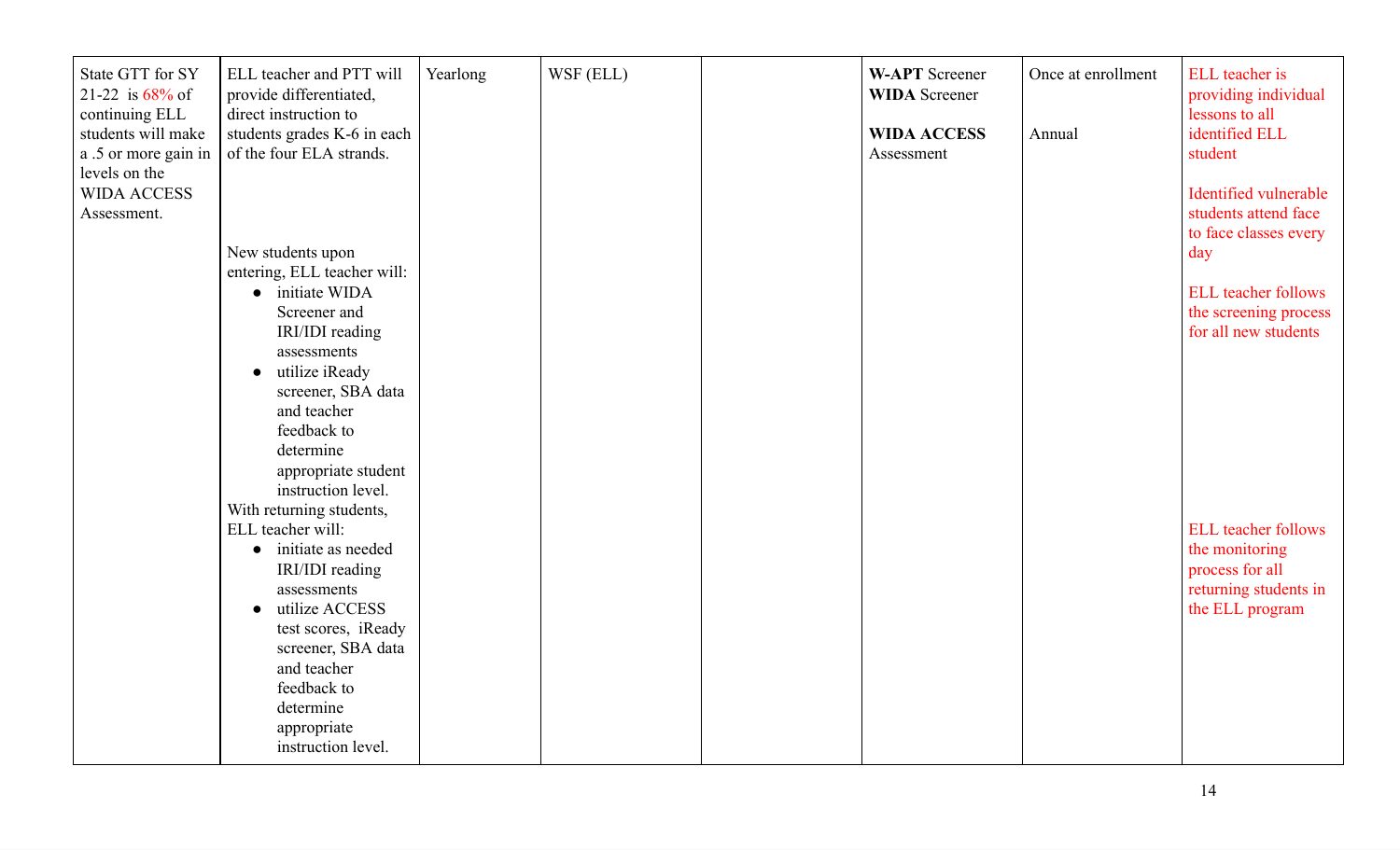| Increase student<br>support and<br>achievement<br>by communicating<br>with 100% of the<br>families with<br>highest needs<br>children | <b>Informal Progress</b><br>Monitoring of all ELL<br>students<br>Collaborate with<br>homeroom and Sped<br>teachers (for dual certified<br>students) via ELL<br>Monitoring form<br>Provide ELA report card<br>comments for students who<br>are 2 or more reading<br>levels below same-aged<br>peers | Monthly<br>Quarterly<br>Quarterly |  |  | ELL teacher does a<br>quarterly update with<br>homeroom teacher on<br>academic and social<br>emotional survey for<br>all ELL students. |
|--------------------------------------------------------------------------------------------------------------------------------------|----------------------------------------------------------------------------------------------------------------------------------------------------------------------------------------------------------------------------------------------------------------------------------------------------|-----------------------------------|--|--|----------------------------------------------------------------------------------------------------------------------------------------|
|                                                                                                                                      | Assign non classroom<br>teacher to tutor struggling<br>ELL student 20-30 minutes<br>a day                                                                                                                                                                                                          |                                   |  |  | Non classroom<br>teachers are working<br>with ELL students to<br>tutor and support<br>their learning needs.                            |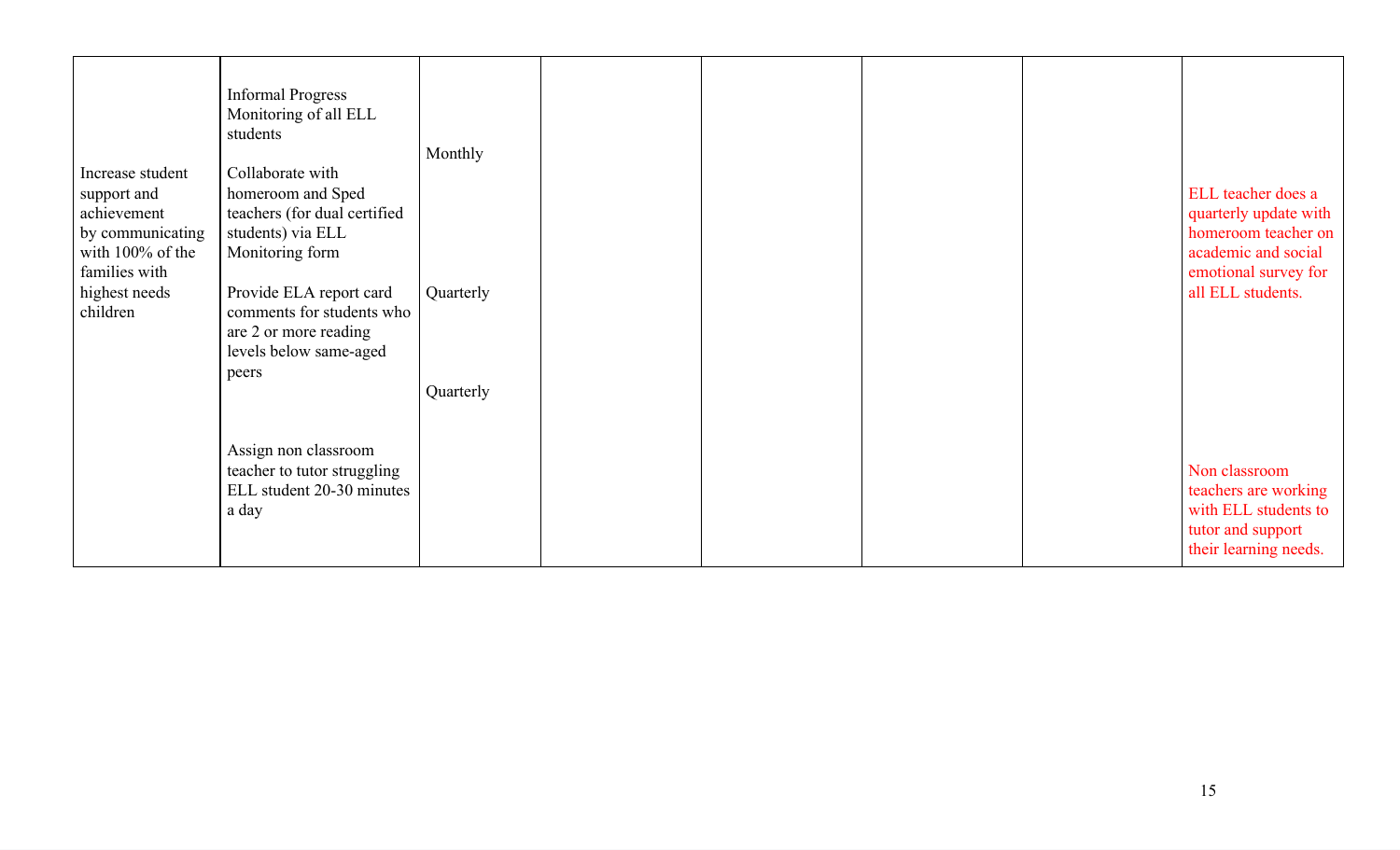| Increase student<br>proficiency on the<br>SBA in ELA to<br>45% for students in<br>the high needs<br>group. (SPED<br>students who | SPED students in grades<br>2-6 will use Wonderworks<br>to supplement ELA<br>instruction                                                                                                                         | Quarterly                                                                                                                                                 |            | Grade level<br>articulation and data<br>analysis to include<br><b>SPED</b> teachers                                                                      | Quarterly | Sped teachers are<br>assigning<br>Wonderworks to<br>students to<br>supplement reading<br>program                                                                                            |
|----------------------------------------------------------------------------------------------------------------------------------|-----------------------------------------------------------------------------------------------------------------------------------------------------------------------------------------------------------------|-----------------------------------------------------------------------------------------------------------------------------------------------------------|------------|----------------------------------------------------------------------------------------------------------------------------------------------------------|-----------|---------------------------------------------------------------------------------------------------------------------------------------------------------------------------------------------|
| exited during the<br>2021-22 SY<br>included)                                                                                     | Progress monitoring will<br>be done for students once a<br>month on the iReady<br>Reading Assessment to<br>measure student progress                                                                             |                                                                                                                                                           |            | Collaboration of Gen<br>Ed teacher and Sped<br>teachers to develop<br>differentiated lessons<br>and assessments to<br>meet the needs of all<br>learners. |           | <b>Teachers monitor</b><br>progress of students<br>through the online<br>iReady Reading<br>program as well as<br>working with the<br>homeroom teacher to<br>update progress of<br>students. |
|                                                                                                                                  | Expand the implementation<br>of inclusion school-wide<br>by adding inclusion classes<br>in grades Kindergarten, 5<br>and 6.                                                                                     |                                                                                                                                                           |            |                                                                                                                                                          |           | <b>Inclusion classes</b><br>have been added for<br>grades $K$ , 5, 6.                                                                                                                       |
| <b>Increase student</b><br>proficiency on the<br>SBA in MATH to<br>64%                                                           | Teachers will continue to<br>pilot I-Ready Math<br>curriculum to all students<br>in grades<br>K - 5. Grade 6 will<br>continue to use the Go<br>Math Middle program.<br>• Administer iReady<br>diagnostic at the | Quarterly:<br>Teachers will<br>monitor student<br>progress by<br>assessing the<br>Math Common<br>Core Standards<br>addressed<br>during the<br>Quarter and | <b>WSF</b> | Grade level PLCs for<br>articulation and data<br>analysis<br>SBA interim<br>assessment data<br>analysis                                                  | Quarterly | Teacher training:<br>i-Ready/Ready Math<br>Dates:<br>July 30, 2020<br>September 25, 2020<br>October 12, 2020<br><b>January 15, 2020</b>                                                     |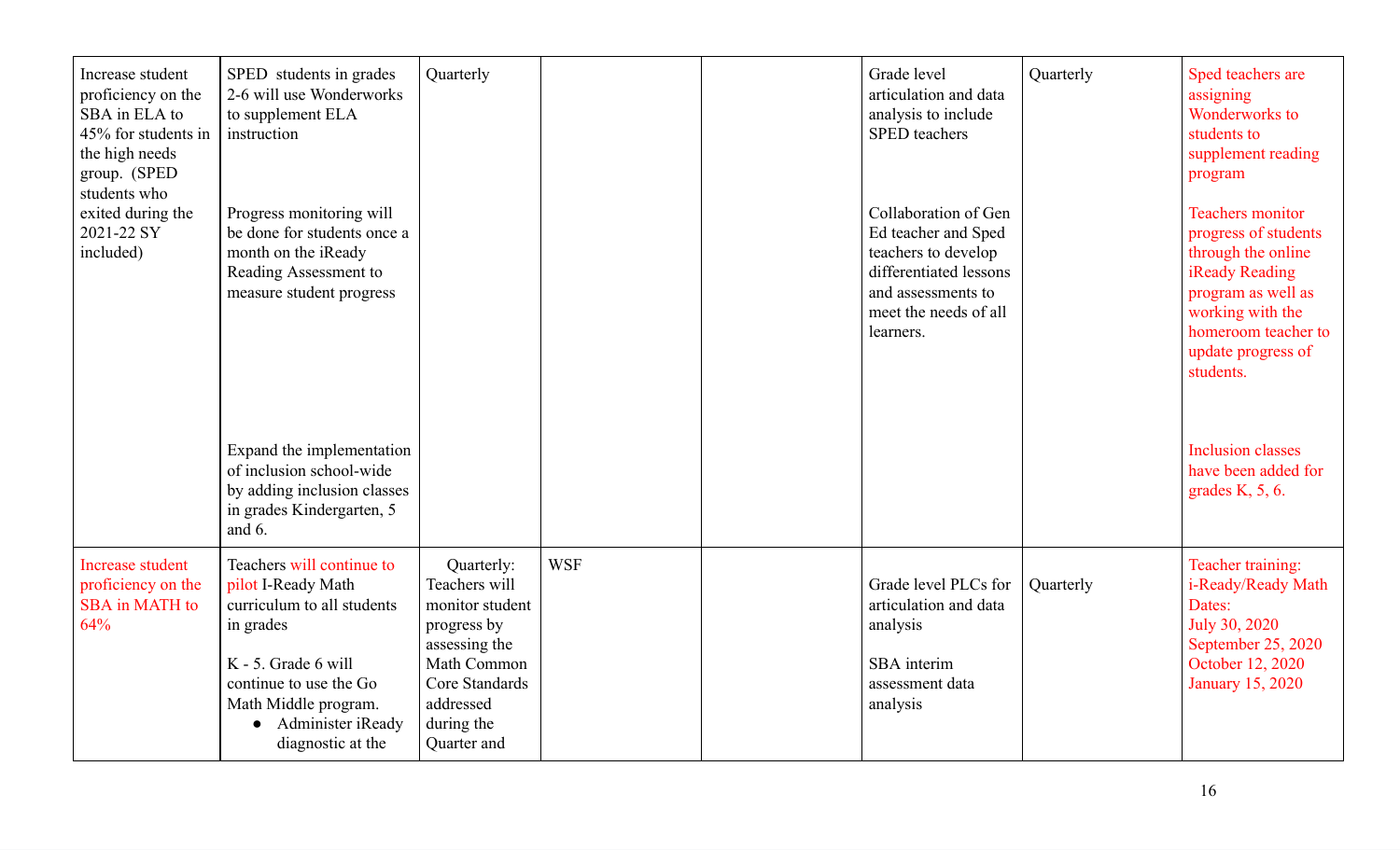|                                   | beginning of the<br>year<br>Schedule<br>$\bullet$<br>benchmark testing<br>three times a year,<br>at the beginning,<br>middle, and end of<br>the school year to<br>get baseline scores<br>aligned to the Math<br>CCSS.<br>All students in<br>$\bullet$<br>grades K - 5 will be<br>taught Math<br>through the updated<br>pacing guides with<br>the Ready Math<br>program aligned to<br>the Common Core<br>Standards. Grade 6<br>will continue using<br>Go Math Middle<br>Students in grades<br>$\bullet$<br>$3 - 6$ will use<br>Focused IABs<br>(Interim<br>Assessment<br>Blocks) to help<br>students self assess<br>areas of growth. | determine<br>whether<br>students have<br>mastered and<br>can apply the<br>CCS; still need<br>reinforcement;<br>have not<br>mastered the<br>CCS and need a<br>more concrete,<br>visual teaching<br>strategy/strategi<br>es |  |                                  |           | <b>Math Pacing Guide</b><br><b>Math Pacing Guides</b> |
|-----------------------------------|-------------------------------------------------------------------------------------------------------------------------------------------------------------------------------------------------------------------------------------------------------------------------------------------------------------------------------------------------------------------------------------------------------------------------------------------------------------------------------------------------------------------------------------------------------------------------------------------------------------------------------------|---------------------------------------------------------------------------------------------------------------------------------------------------------------------------------------------------------------------------|--|----------------------------------|-----------|-------------------------------------------------------|
| 100% of the<br>students in grades | Counselors will<br>$\bullet$<br>conduct Guidance                                                                                                                                                                                                                                                                                                                                                                                                                                                                                                                                                                                    | Yearly                                                                                                                                                                                                                    |  | Avid Coordinator,<br>Counselors, | Quarterly | Counselors are<br>conducting online                   |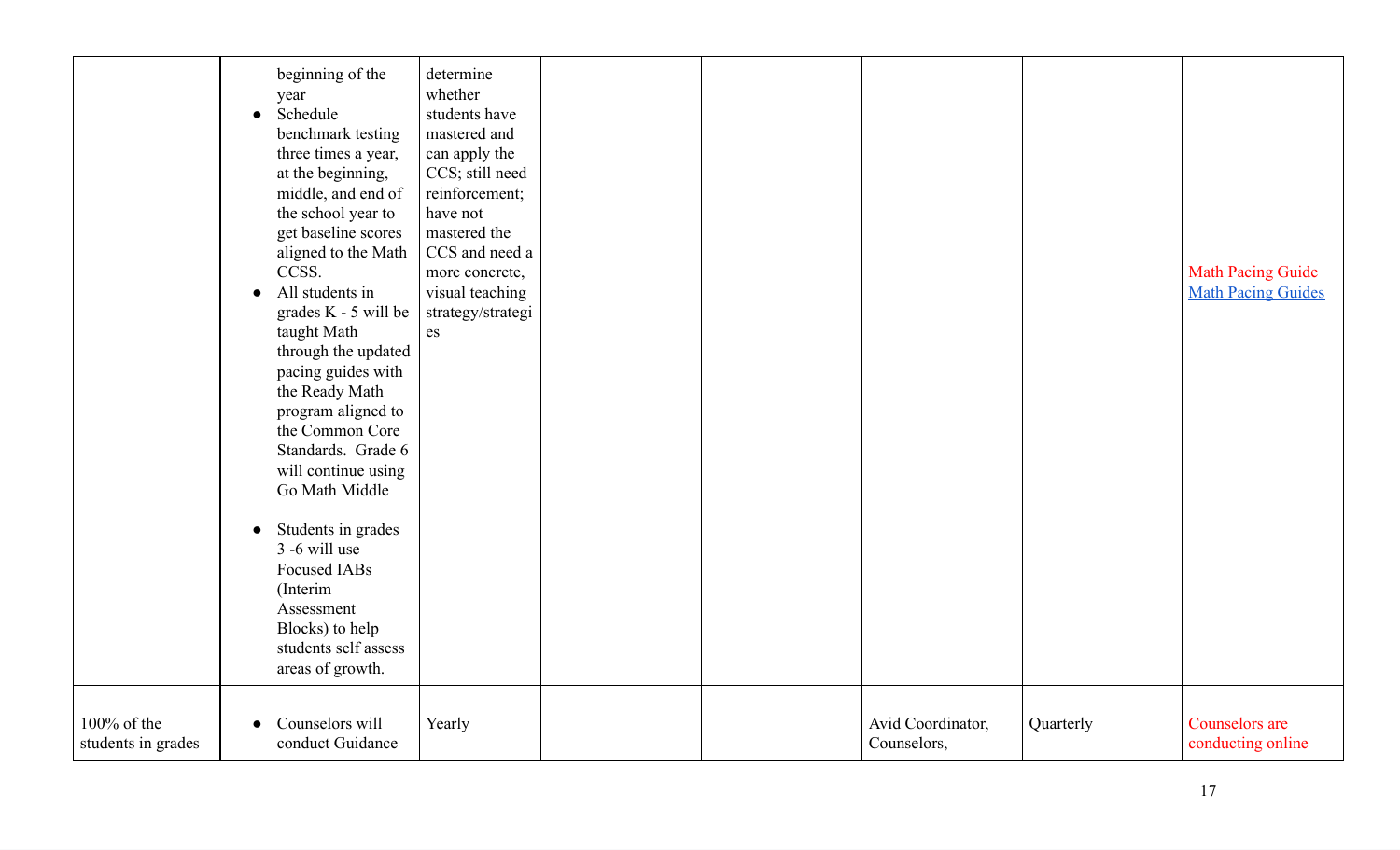| PreK - 6 will<br>experience<br>opportunities to<br>learn life skills in<br>solving problems<br>and making<br>decisions that will<br>prepare them for<br>the 21st century. | lessons for all<br>students in grades<br>K-6 based on<br><b>Character Counts</b><br>objectives.<br>• Teachers will<br>continue to expand<br>school-wide efforts<br>in implementation<br>of WICOR<br>strategies to all<br>students in support<br>of the AVID<br>program.<br>Teacher will<br>$\bullet$<br>continue to<br>implement Costa's<br>Levels of<br>questioning to all<br>students in grades<br>$K-6$ |        |                                          | Grade level PLCs<br><b>Student Products</b><br>Student<br>Performances                                      |           | classes with all grade<br>levels.<br><b>SOAR</b> lesson plan<br><b>AVID Organization</b><br>Letter to Teacher<br><b>AVID Monthly</b><br>Newsletter<br>Teachers use Costa's<br>levels of questioning |
|---------------------------------------------------------------------------------------------------------------------------------------------------------------------------|------------------------------------------------------------------------------------------------------------------------------------------------------------------------------------------------------------------------------------------------------------------------------------------------------------------------------------------------------------------------------------------------------------|--------|------------------------------------------|-------------------------------------------------------------------------------------------------------------|-----------|-----------------------------------------------------------------------------------------------------------------------------------------------------------------------------------------------------|
| 100% of the<br>students in grades<br>PreK-6 will<br>continue to have<br>classroom<br>instruction<br>integrating<br>technology into<br>grade level<br>curriculum to build  | Teachers will<br>continue to<br>implement the<br>schools'<br>continuum of<br>technology skills<br>for all students in<br>grades k-6<br>• Students will<br>continue to be<br>taught to use                                                                                                                                                                                                                  | Yearly | Possible Grant<br>funding<br>Fundraisers | Grade level progress<br>monitoring<br><b>Student Reflection</b><br>Logs<br>Project and Gantt<br>evaluations | Quarterly | <b>Technology Guide</b><br>Technology<br>continuum<br>Teacher training on<br>distance learning<br>with faculty<br><b>HOW TO CREATE A</b><br><b>WEBEX</b><br><b>FLIPGRID PD</b>                      |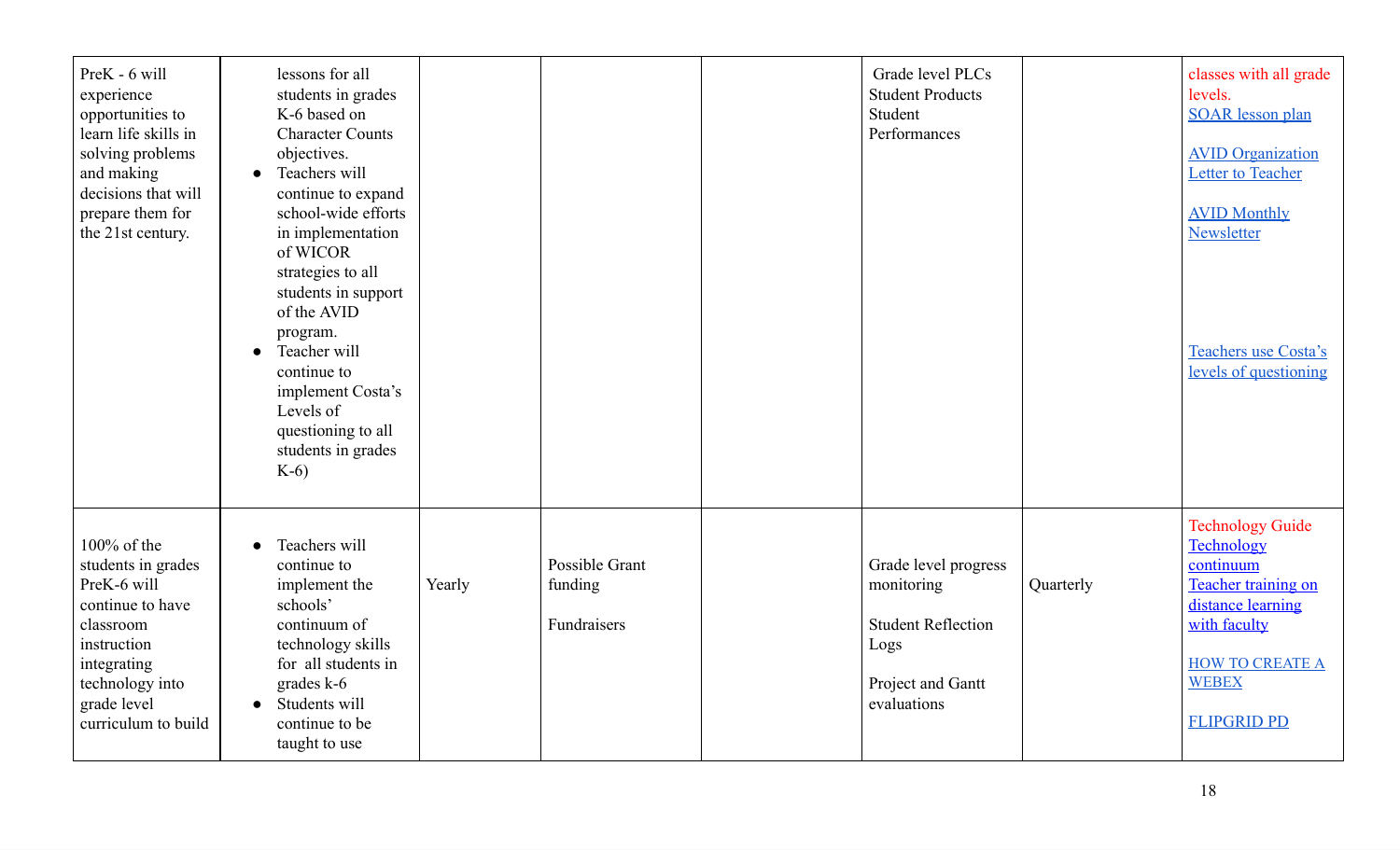| students' digital<br>literacy | technology as a<br>collaborative tool in<br>the classroom<br>Students will be<br>$\bullet$<br>taught to utilize<br>google applications<br>for education<br>(GAFE) and online                                                                                  |  |  | Online classes with<br>homeroom teachers<br>incorporates<br>collaboration and<br>communication<br>between students and<br>teachers                   |
|-------------------------------|---------------------------------------------------------------------------------------------------------------------------------------------------------------------------------------------------------------------------------------------------------------|--|--|------------------------------------------------------------------------------------------------------------------------------------------------------|
|                               | programs as<br>avenues for<br>learning and                                                                                                                                                                                                                    |  |  | <b>GAFE FOCUS</b>                                                                                                                                    |
|                               | sharing<br>Students will be<br>encouraged to be<br>innovative and<br>explore new ideas<br>by offering choices<br>to participate in<br>various avenues to<br>use technology:                                                                                   |  |  | Unable to offer<br>various avenues for<br>students to participate<br>in innovative<br>activities due to the<br>health regulations of<br>the pandemic |
|                               | 1. STEM Lab<br>2. Makerspace<br>Robotics<br>3.<br>Media Team<br>4.<br>5. News<br>Writing<br>VEX Robotics will<br>$\bullet$<br>continue to be<br>offered as an after<br>school program to<br>form a team who<br>will compete in at<br>least one<br>competition |  |  | Unable to offer<br>various avenues for<br>students to participate<br>in innovative<br>activities due to the<br>health regulations of<br>the pandemic |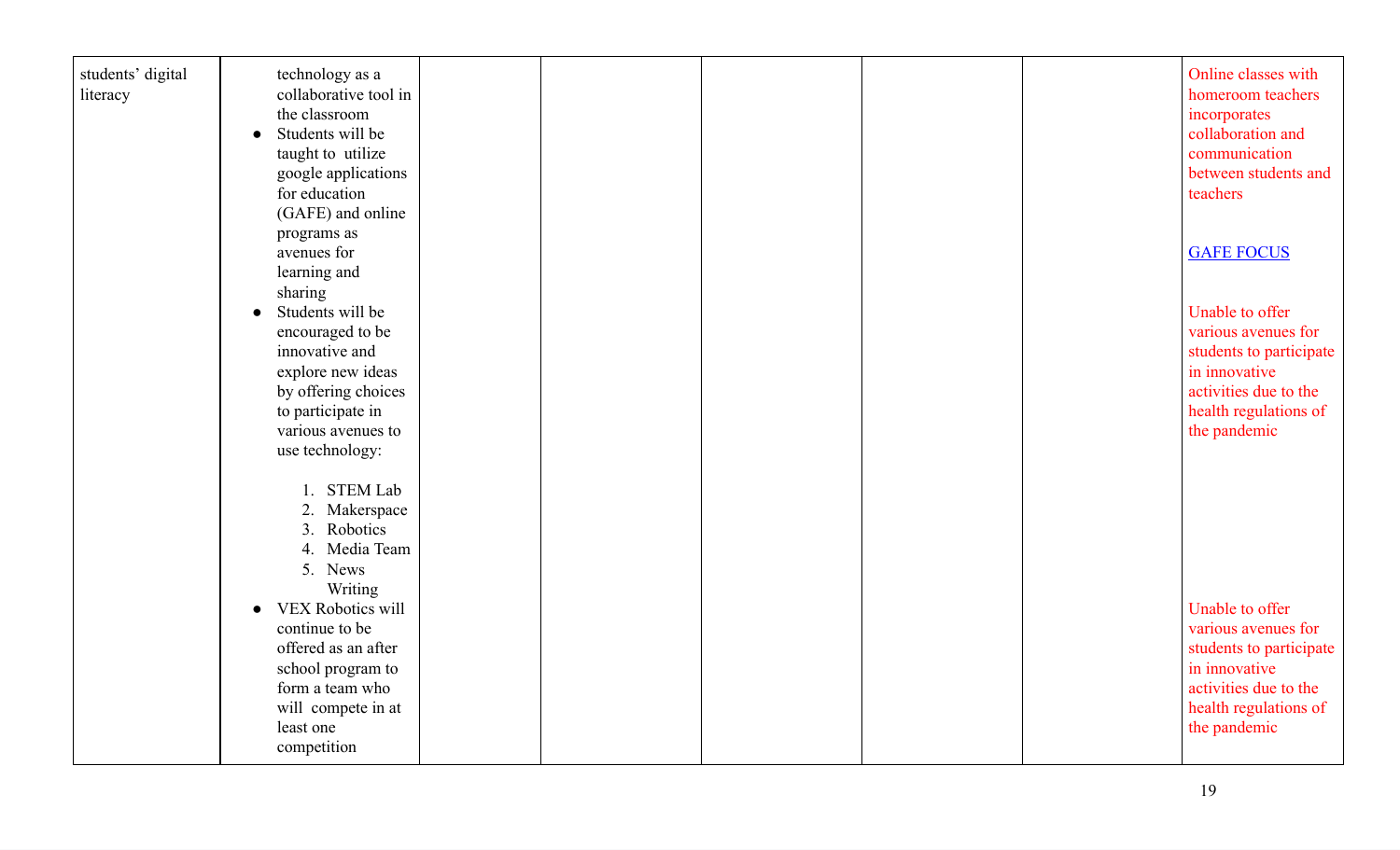| Increase student<br>proficiency on the<br>HSA in Science to<br>72% for students                                                                                                                                                       | Students in grades<br>K-6 will apply<br><b>STEM</b><br>methodology and<br>NGSS scientific<br>and engineering<br>practices to relate<br>cross-cutting<br>concepts in science.                                   | Quarterly | <b>Amplify Units</b> | Grade level<br>implementation of<br>new science units and<br>the development of<br>Science Performance<br>Task that reflect the<br>scientific engineering<br>practices of solving<br>problems. | <b>Teachers</b> created<br>online lessons to<br>introduce science<br>concepts for the first<br>quarter in science.<br>Sample online lesson<br>With the blended<br>students returning in<br>November, teachers<br>will be able to<br>continue their use of<br>Amplify units to<br>address the science<br>standards |
|---------------------------------------------------------------------------------------------------------------------------------------------------------------------------------------------------------------------------------------|----------------------------------------------------------------------------------------------------------------------------------------------------------------------------------------------------------------|-----------|----------------------|------------------------------------------------------------------------------------------------------------------------------------------------------------------------------------------------|-------------------------------------------------------------------------------------------------------------------------------------------------------------------------------------------------------------------------------------------------------------------------------------------------------------------|
| 100% of students<br>in grades K-6 will<br>participate in 1-2<br>inquiry based<br>performance tasks<br>designed in the<br>thematic units of<br>the C3 Social<br>Studies (College,<br>Career and Civic<br>Life Framework)<br>standards. | Teachers will<br>design grade level<br>performance tasks<br>that allow the<br>students to develop<br>an understanding of<br>the inquiry<br>approach to<br>learning, decision<br>making and<br>problem solving. | Quarterly | <b>WSF</b>           | Grade level<br>articulation minutes:<br>Pacing guides<br>$\bullet$<br>Formative/Su<br>mmative<br>assessments                                                                                   | Grade levels have<br>developed inquiry<br>based performance<br>tasks in Social<br><b>Studies</b><br>Samples:<br><b>Grade K SS Rules/</b><br>Responsibilities<br><b>Grade 3 SS Migration</b>                                                                                                                       |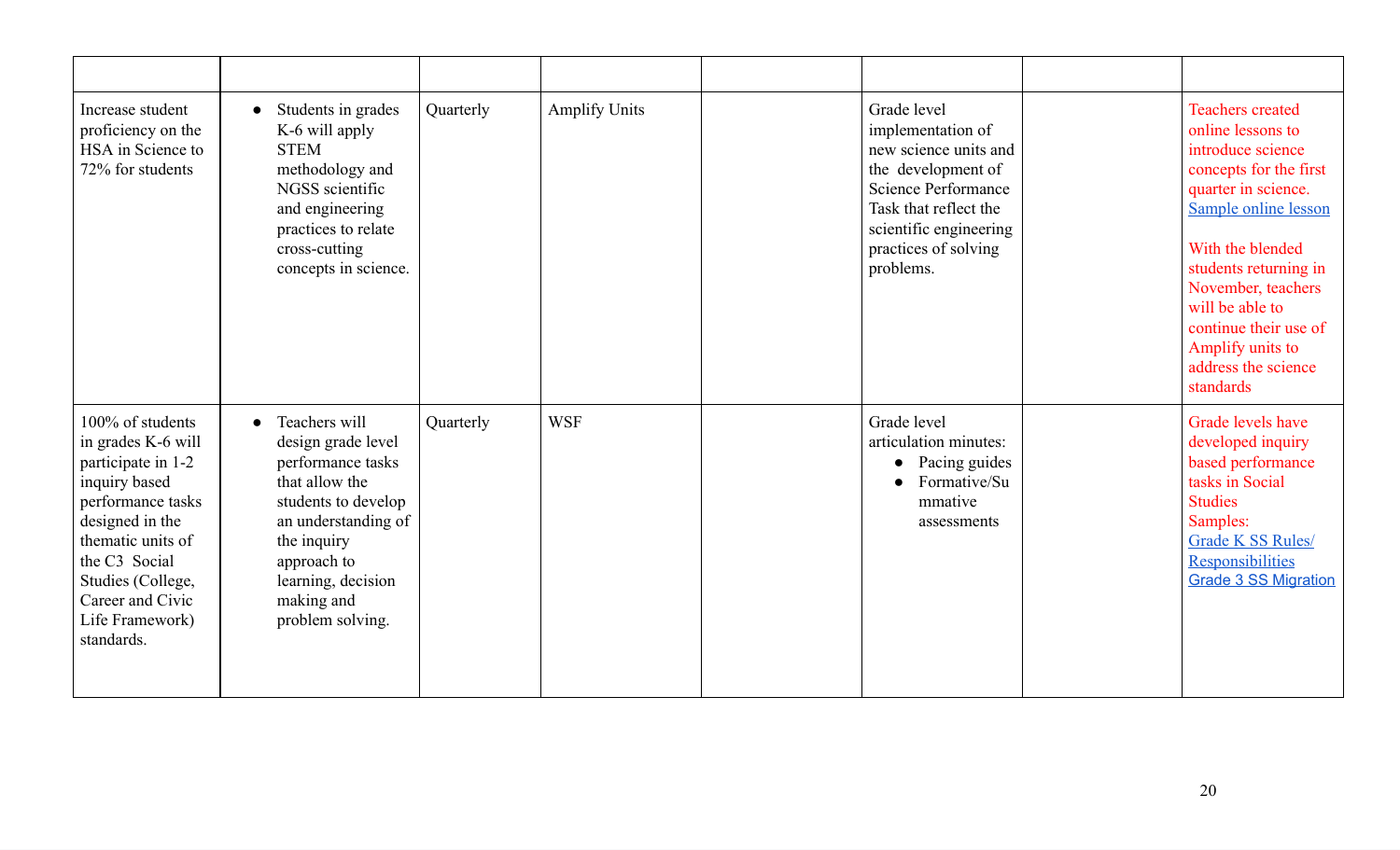| Staff Outcomes (SY 2020-21)                                                                                                                                                                               |                                                                                                                                                                                                                                                                                                                            |                                           |                                       |                                                                                                          |                                               |                                                                                                                                                                                                                                  |  |  |  |  |
|-----------------------------------------------------------------------------------------------------------------------------------------------------------------------------------------------------------|----------------------------------------------------------------------------------------------------------------------------------------------------------------------------------------------------------------------------------------------------------------------------------------------------------------------------|-------------------------------------------|---------------------------------------|----------------------------------------------------------------------------------------------------------|-----------------------------------------------|----------------------------------------------------------------------------------------------------------------------------------------------------------------------------------------------------------------------------------|--|--|--|--|
| <b>Measurable</b><br>Outcome(s)                                                                                                                                                                           | <b>Enabling Activity</b>                                                                                                                                                                                                                                                                                                   | <b>Duration</b><br>Fall, Spring, Yearlong | <b>SSource of Funds</b><br>Program ID | <b>School Monitoring Activity</b>                                                                        | <b>Frequency</b><br>Quarter, Semester, Annual | <b>Complex Monitoring</b><br><b>Activity</b><br>(to be completed by<br>CAS)                                                                                                                                                      |  |  |  |  |
| 100% of teachers in<br>grades K-6 will<br>implement updated<br>pacing guides in ELA<br>that are aligned to the<br>common core<br>standards<br>Increase student<br>proficiency on the<br>SBA in ELA to 65% | Grade level Articulation for teachers<br>to:<br>Update and Implement grade<br>$\bullet$<br>level pacing guides in English<br>Language Arts (ELA) aligned<br>to Common Core Standards<br>Develop and use common<br>assessments in informative and<br>narrative writing that align to<br>grade level standards               | Yearlong                                  |                                       | Grade level articulation<br>minutes:<br>Pacing guides<br>$\bullet$<br>Formative/Summative<br>assessments | Quarterly                                     | <b>Grade level ELA</b><br><b>Pacing Guides</b><br><b>Grade level Writing</b><br>rubrics for<br>informative writing<br>with exemplars<br><b>Grades K-2</b><br><b>Grades 3-6</b>                                                   |  |  |  |  |
| 100% of teachers will<br>be trained in the use of<br>Thinking Maps to<br>teach Narrative<br>Writing skills.                                                                                               | Teachers will be given<br>$\bullet$<br>Professional development in<br>the use of Thinking Maps to<br>help teach writing skills in the<br>Narrative writing genres.<br>Teachers will work in grade<br>level teams to develop and<br>refine grade level rubrics in<br>Narrative Writing with<br>identified student exemplars | Yearly                                    |                                       | Grade level articulation<br>minutes:<br>Pacing guides<br>$\bullet$<br>Formative/Summative<br>assessments | Quarterly                                     | Unable to do<br>professional<br>development for<br>thinking maps for<br>Writing skills at this<br>time due to distance<br>learning efforts<br><b>Grade level Writing</b><br>rubrics for<br>informative writing<br>with exemplars |  |  |  |  |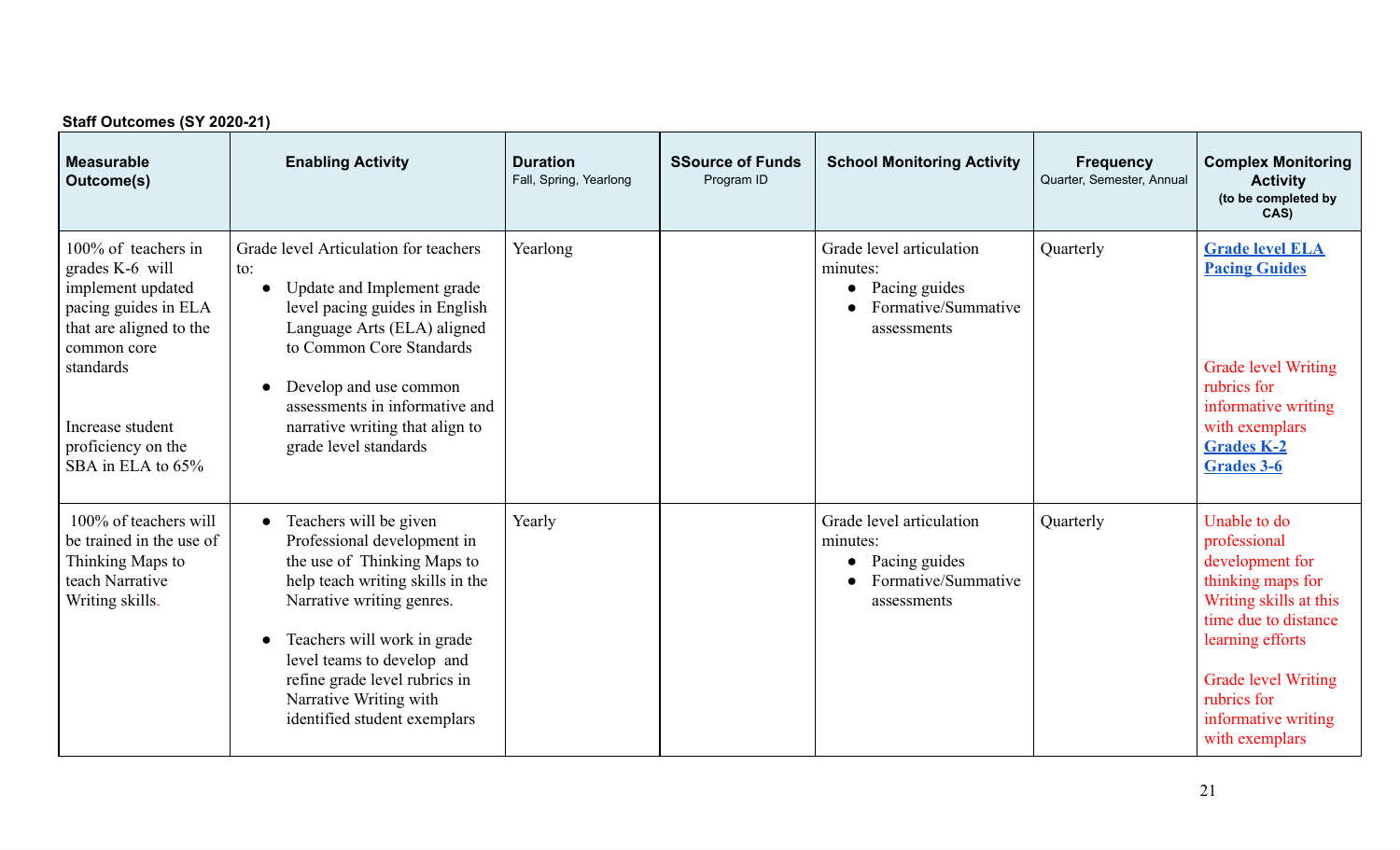|                                                              | that students could use to self<br>evaluate and make changes.                                                                                                                                                                                                                                                                                                                                                                                                                                                                                                                              |                                                                                                                    |           | <b>Grades K-2</b><br>Grades 3-6                                                                                                                                                                                                                                                                                                                                                                                                           |
|--------------------------------------------------------------|--------------------------------------------------------------------------------------------------------------------------------------------------------------------------------------------------------------------------------------------------------------------------------------------------------------------------------------------------------------------------------------------------------------------------------------------------------------------------------------------------------------------------------------------------------------------------------------------|--------------------------------------------------------------------------------------------------------------------|-----------|-------------------------------------------------------------------------------------------------------------------------------------------------------------------------------------------------------------------------------------------------------------------------------------------------------------------------------------------------------------------------------------------------------------------------------------------|
| Increase student<br>proficiency on the<br>SBA in MATH to 64% | Teachers will participate in<br>professional development on<br>the new Ready Math program<br>$(K-6)$ .<br>Continue to provide<br>professional development for<br>teachers to strengthen tier1:<br>math core curriculum<br>Teachers will be developing<br>and implementing new grade<br>level pacing guides with the<br>new math program aligned to<br>the common core standards<br>Teachers will implement<br>iReady online supplemental<br>math program<br>Teacher will develop and<br>administer common<br>assessments that align to grade<br>level strands addressed in each<br>quarter | Yearly<br>Grade level articulation<br>minutes:<br>Pacing guides<br>$\bullet$<br>Formative/Summative<br>assessments | Quarterly | Training for<br>i-Ready/Ready Math<br>Dates:<br>July 30, 2020<br>September 25, 2020<br>October 12, 2020<br><b>January 15, 2020</b><br><b>Updating Math</b><br>Pacing guides for<br>grade levels using<br>new Math Program<br>Supplemental online<br>math program for<br><i>i</i> -Ready was<br>implemented by<br>teachers in their<br>online classes for the<br>first quarter for both<br>the blended and<br>distance academy<br>students |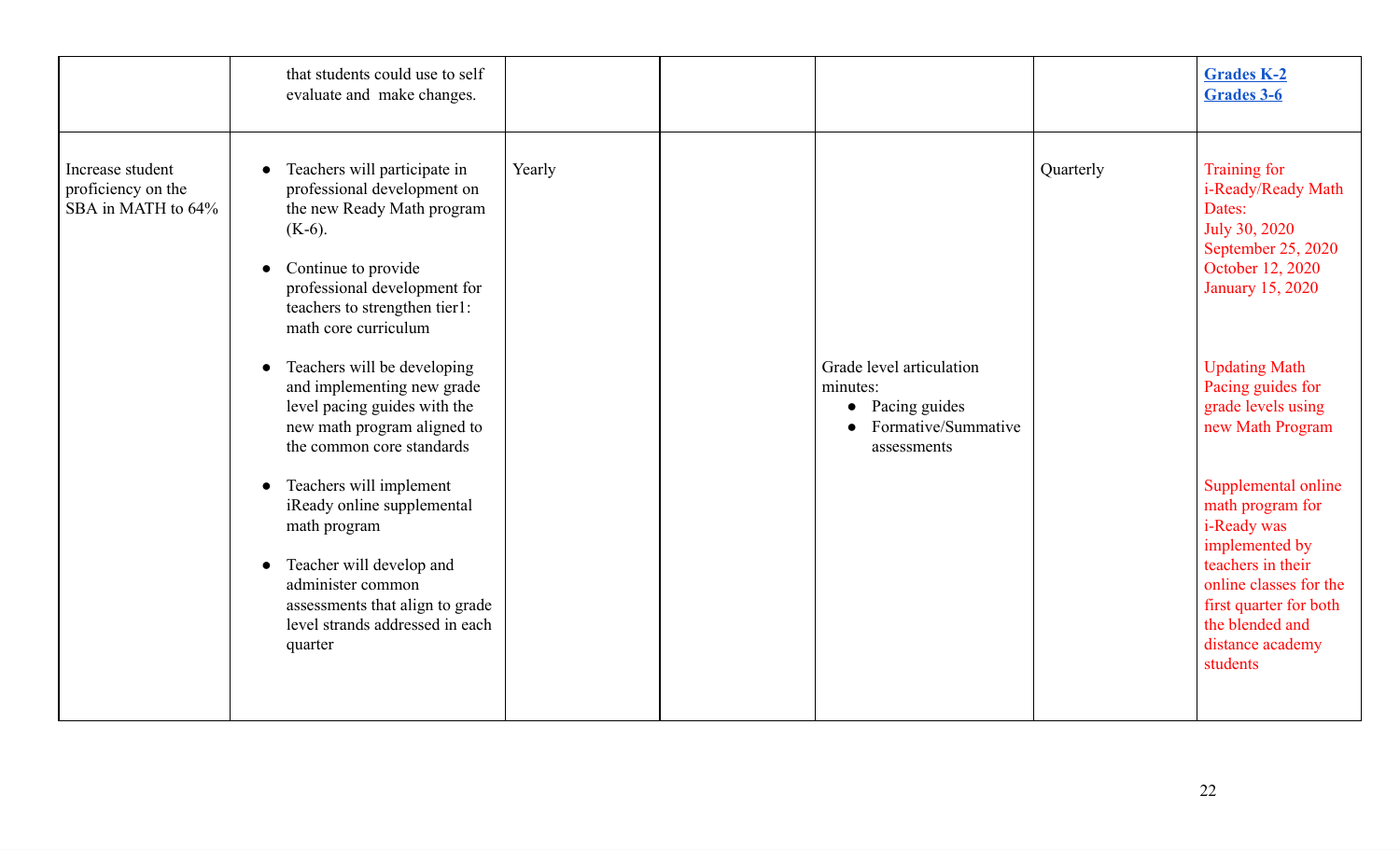| 100% of teachers will<br>be Implementing<br><b>Science Technology</b><br><b>Engineer</b> and Math<br>(STEM) methodology<br>into the and Next<br><b>Generation Science</b><br>Standards (NGSS)<br>integrated into the<br>Hawaii Content &<br>Performance Standards<br>(HCPSII) in Science<br>from K-6<br>Increase student<br>proficiency on the<br>HSA in Science to 72%<br>for students. | Teachers will implement new<br>Amplify science units in each<br>grade level.<br>Teachers will develop and<br>administer common<br>assessments that align to grade<br>level stands addressed<br>Teachers will develop a pacing<br>guide to include all science<br>standards that reflect the NGSS<br>for each grade level                               | Yearly | Grade level articulation<br>minutes:<br>Pacing guides<br>$\bullet$<br>Formative/Summative<br>assessments | Quarterly | New Amplify units<br>will be implemented<br>one the students<br>return to school in<br>November.<br><b>Sample Completed</b><br>units in Science:<br>Grade 1:<br><b>Light and Sound</b><br>Unit Lessons<br>Grade 4:<br><b>Amplify Energy</b><br><b>Conversion Unit</b> |
|------------------------------------------------------------------------------------------------------------------------------------------------------------------------------------------------------------------------------------------------------------------------------------------------------------------------------------------------------------------------------------------|--------------------------------------------------------------------------------------------------------------------------------------------------------------------------------------------------------------------------------------------------------------------------------------------------------------------------------------------------------|--------|----------------------------------------------------------------------------------------------------------|-----------|-----------------------------------------------------------------------------------------------------------------------------------------------------------------------------------------------------------------------------------------------------------------------|
| 100% of teachers in<br>grades K-6 will<br>develop 1-2 thematic<br>units based on the C3<br>(College, Career and<br>Civic Life Framework)<br><b>Social Studies</b><br>standards.                                                                                                                                                                                                          | Teachers in each grade level<br>$\bullet$<br>will develop 1-2 thematic units<br>based on the C3 (College,<br>Career and Civic Life<br>Framework) Social Studies<br>standards.<br>Teachers will design grade<br>level performance tasks in their<br>grade level thematic units that<br>allow the students to develop<br>an understanding of the inquiry | Yealy  | Grade level articulation<br>minutes:<br>Pacing guides<br>$\bullet$<br>Formative/Summative<br>assessments | Quarterly | Each grade level has<br>developed at least 1-2<br>thematic units in the<br><b>C3 Social Studies</b><br>standards.<br>Grade 4 : Hawaiian<br><b>Studies</b><br><b>Grade 6 Ancient</b><br>Civilization<br>Grade 1: Goods and<br><b>Services</b>                          |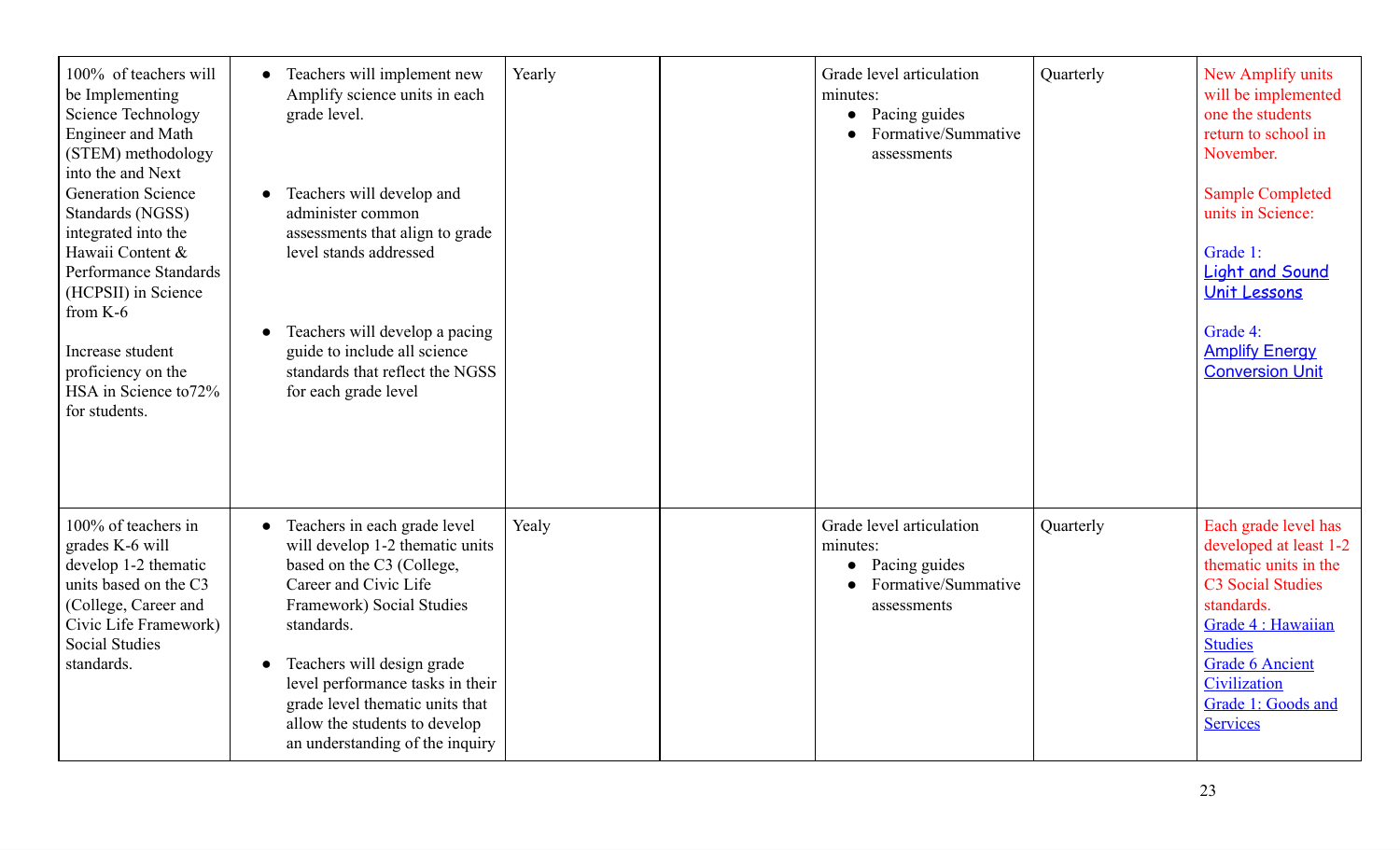|                                                                                                                                       | approach to learning, decision<br>making and problem solving                                                                                                                                                                                                                                                          |        |                                                                                                                                                                                                                     |           | <b>Grade levels have</b><br>begun to design<br><b>Performance tasks</b><br>as a summative<br>assessment for<br><b>Social Studies units.</b><br>Grade 1 : Map skills<br><b>Grade 2: Natural</b><br><b>Resources</b> |
|---------------------------------------------------------------------------------------------------------------------------------------|-----------------------------------------------------------------------------------------------------------------------------------------------------------------------------------------------------------------------------------------------------------------------------------------------------------------------|--------|---------------------------------------------------------------------------------------------------------------------------------------------------------------------------------------------------------------------|-----------|--------------------------------------------------------------------------------------------------------------------------------------------------------------------------------------------------------------------|
| 100% of the teachers<br>in grades PreK-6 will<br>infuse AVID strategies<br>into daily instruction                                     | Teachers will be provided staff<br>development time to revisit<br>school-wide efforts in the<br>implementation of WICOR<br>strategies, Costa's Levels of<br>Questioning, the teaching of<br>organizational skill through<br>GO binders in grades 1-6.<br>Grade K communicates with<br>parents using a Go Folder.      | Yearly | AVID coordinator/Grade<br>levels                                                                                                                                                                                    | Quarterly | Each grade level has<br>had to use their<br>Friday grade level<br>time after school to<br>focus on the<br>school-wide focus<br>area of Thinking<br>Maps, i-Ready, and<br>Informative/Explanat<br>ory Writing.      |
| 100% of the teachers<br>in grades K-6 will<br>integrate technology<br>into their curriculum as<br>a tool for learning and<br>sharing. | Teachers will devise a plan to<br>implement the continuum of<br>technology skills for grades<br>$K-6$<br>Teachers will guide students to<br>$\bullet$<br>use technology as a tool for<br>collaboration<br>Teachers will utilize Google<br>Apps for Education (GAFE)<br>and online programs to<br>increase proficiency | Yearly | Technology<br>Coordinator/Curriculum<br>Coordinators/Resource<br>teachers/Classroom teachers<br>Articulation notes to reflect<br>implementation and reflection<br>of Amplify and Discovery Ed<br>Science Curriculum | Quarterly | Technology plan<br>Technology<br>Continuum                                                                                                                                                                         |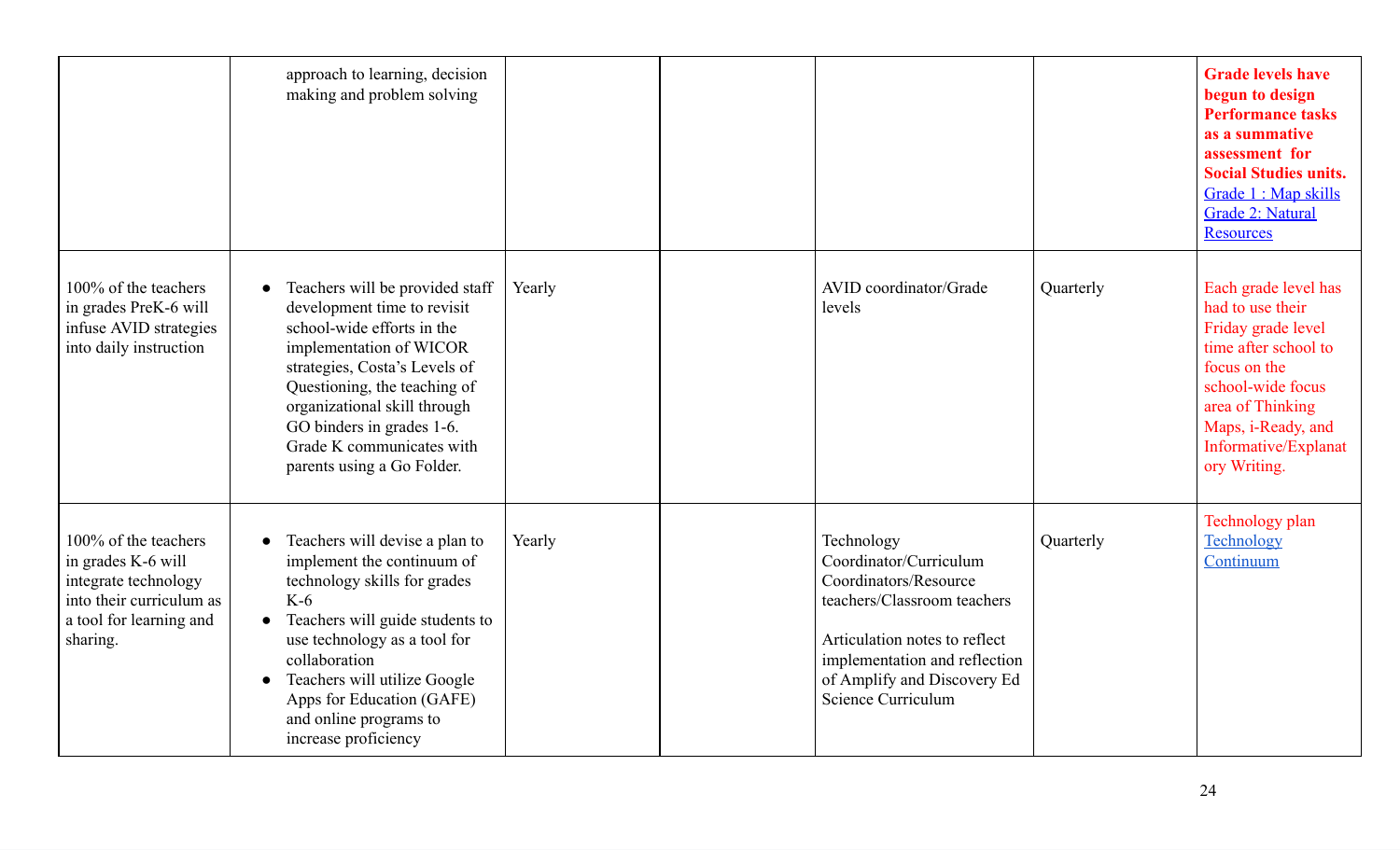|                                                                                                                            | Training will be provided for<br>teachers to introduce new<br>technology features that<br>are available for use in the<br>classrooms. This includes<br>topics that will support our<br>efforts of innovation such as<br>coding, media presentations,<br>robotics, digital collaboration<br>and communication.                                                            |        | Science units that integrate<br>NGSS into current grade level<br>science units that are aligned<br>to HCPS III<br>$2019-20:4$ quarters<br>$2020-21:4$ quarters<br>SY 2020-21 100% of grade<br>levels implement NGSS |           |                                                                                                                                                                                              |
|----------------------------------------------------------------------------------------------------------------------------|--------------------------------------------------------------------------------------------------------------------------------------------------------------------------------------------------------------------------------------------------------------------------------------------------------------------------------------------------------------------------|--------|---------------------------------------------------------------------------------------------------------------------------------------------------------------------------------------------------------------------|-----------|----------------------------------------------------------------------------------------------------------------------------------------------------------------------------------------------|
| 100% of teachers in<br>grades K-6 will be<br>provided with time to<br>articulate on<br>School/Complex/State<br>initiatives | Time will be structured during the<br>grade level articulation for teachers to:<br>Dialogue about best practices<br>Develop and refine curriculum<br>pacing guides<br>Align Curriculum to standards<br>Develop common lessons<br>Develop common assessments<br>Develop common rubrics<br>Identify exemplars<br>Create integrated STEM units<br>Organize and analyze data | Yearly | <b>Curriculum Coordinators</b>                                                                                                                                                                                      | Quarterly | Although we are<br>unable to schedule<br>regular articulation<br>time for the grade<br>levels, teachers have<br>met as grade levels<br>every other Friday<br>afterschool to do<br>curriculum |
| 100% of all new<br>teachers to the school<br>shall be provided with<br>the support by a<br>mentor                          | Mentors will provide support for new<br>teachers with different aspects of<br>teaching such as:<br>curriculum<br>$\bullet$<br>management<br>lesson planning<br>grading<br>communication with parents<br>homework<br>best practices                                                                                                                                       | Yearly | <b>Teacher Mentor</b><br>Conferences<br><b>Lesson Plans</b><br>Observation notes                                                                                                                                    | Quarterly | Mentors meet with<br>teachers weekly to<br>plan lessons and<br>discuss issues<br>New teachers:<br>Rainelle Matsuoka<br><b>Trey Saito</b><br><b>Charity Richardson</b>                        |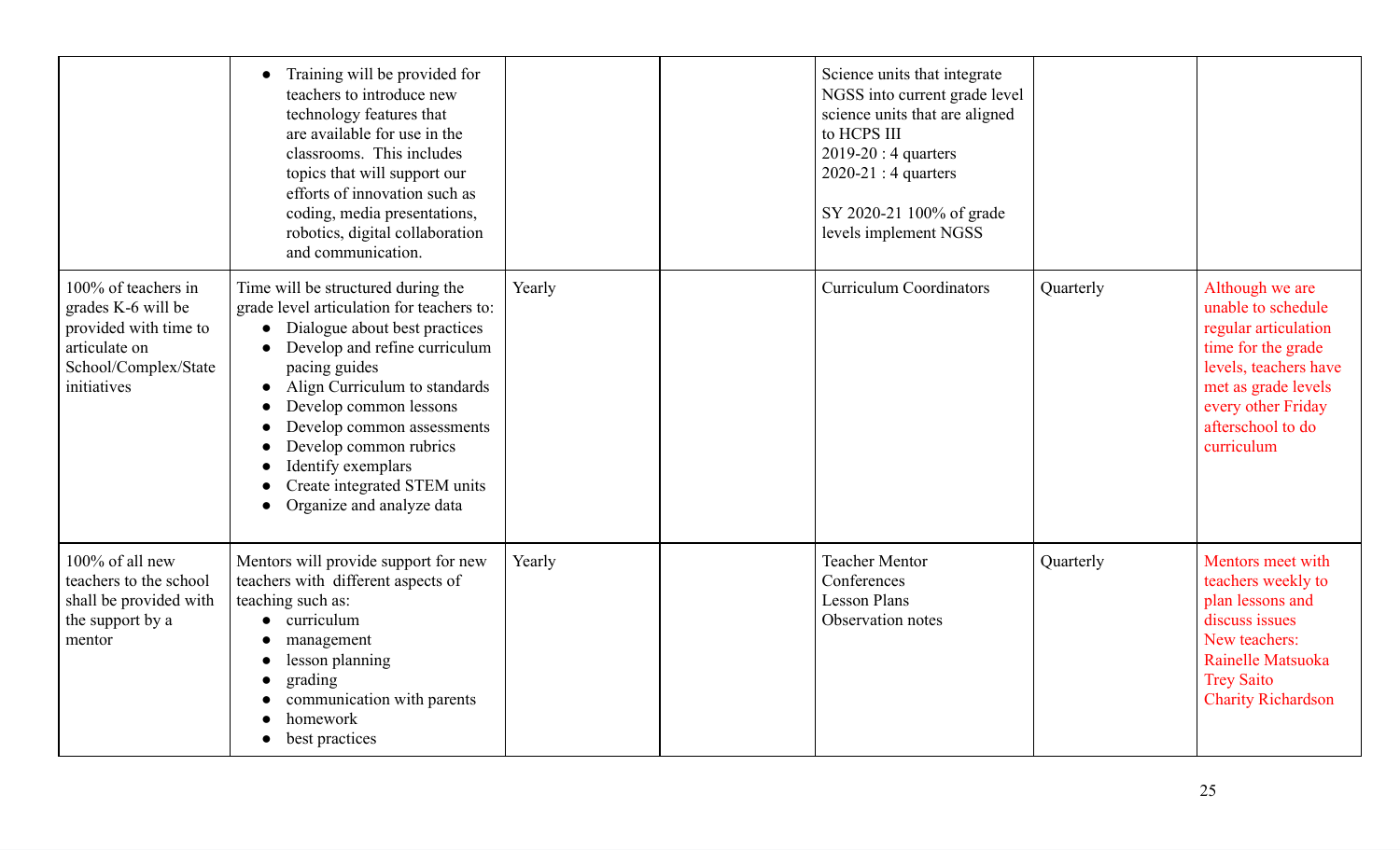|                                                                                                                                                                                 |                                                                                                                                                                                                                                                                                                                                                                                                                                                                  |        |                                                                                            |           | Attend online forums<br>and workshops<br>• Mentor Forum<br>#1:<br>9/24/2020<br>Workshop:<br>$\bullet$<br>Engaged<br><b>Brain</b><br>11/5/2020<br>Mentor<br>Social:<br>12/11/2020 |
|---------------------------------------------------------------------------------------------------------------------------------------------------------------------------------|------------------------------------------------------------------------------------------------------------------------------------------------------------------------------------------------------------------------------------------------------------------------------------------------------------------------------------------------------------------------------------------------------------------------------------------------------------------|--------|--------------------------------------------------------------------------------------------|-----------|----------------------------------------------------------------------------------------------------------------------------------------------------------------------------------|
| 100% of identified<br>teachers in grades<br>PreK-6 will be<br>provided with<br>opportunities to build<br>on their instructional<br>practices and<br>professional<br>development | Administration will evaluate and<br>provide feedback to identified teachers<br>using the Educator Effectiveness<br>System (EES) which includes the<br>following components<br>• Observations using the Hawaii<br>Framework for Teaching<br><b>Student Learning Objectives</b><br>(SLOS)<br><b>Working Portfolios</b><br>Core Professionalism<br>Professional Development<br>Plan (PDP)<br>The Tripod survey is also used for<br>professional teacher reflection. | Yearly | Principal<br>Lesson plans<br>Observation notes<br>Conferences<br>Professional Dev Plan     | Quarterly | All pre-conferences<br>completed. IPPD's<br>approved. SSP's<br>approved.                                                                                                         |
| 100% of classrooms,<br>faculty and staff will<br>participate in civic<br>projects that promote                                                                                  | School community will<br>$\bullet$<br>participate in fundraisers<br>School community will<br>participate in school service<br>groups                                                                                                                                                                                                                                                                                                                             | Yearly | Service Group Advisors<br>(Anchored 4 Life, FSP,<br><b>Student Council)</b><br><b>PCNC</b> | Quarterly | At this time we are<br>imab;e to plan any<br>civic projects with<br>our community<br>partners due to the                                                                         |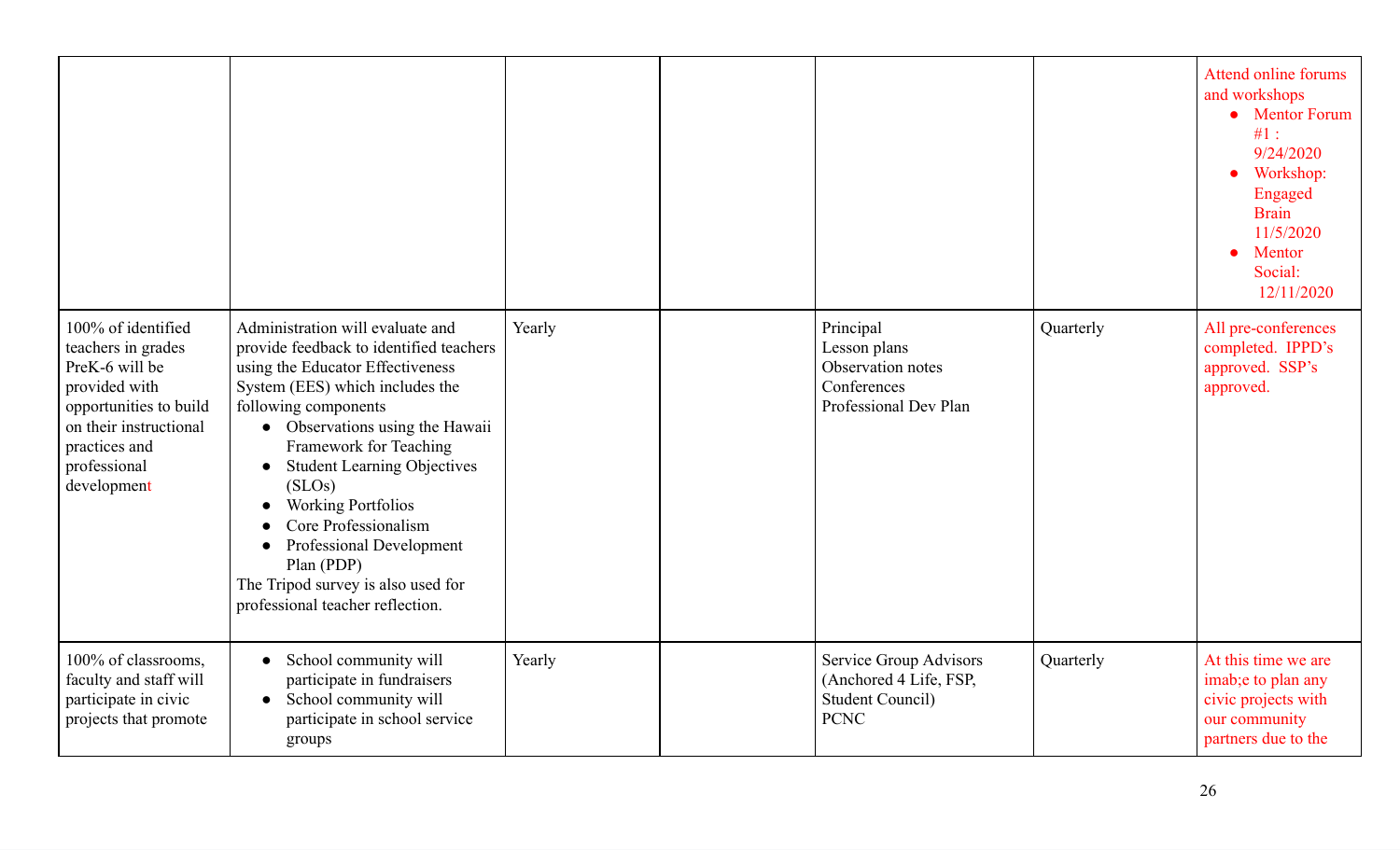| contributions to our<br>school and community | • School community will<br>participate in daily service<br>responsibilities (gr 4-6)<br>School community will<br>provide opportunities for<br>student-led activities                                                                                                                                                                                                                                                                                                                                                                                             |        |                                                                           |           | health guidelines due<br>to the Covid<br>pandemic.                                                                                                             |
|----------------------------------------------|------------------------------------------------------------------------------------------------------------------------------------------------------------------------------------------------------------------------------------------------------------------------------------------------------------------------------------------------------------------------------------------------------------------------------------------------------------------------------------------------------------------------------------------------------------------|--------|---------------------------------------------------------------------------|-----------|----------------------------------------------------------------------------------------------------------------------------------------------------------------|
| Decrease achievement<br>gap by 3%            | Provide afters school tutoring<br>for identified students in<br>subgroups who need the extra<br>support to meet proficiency in<br>Language Arts and Math.<br>Support for inclusion classes:<br>Provide district training for<br>teachers on inclusion<br>strategies.<br>Allow inclusion teachers to do<br>site visits to other inclusion<br>classes.<br>Support for tier 2-3 instruction:<br>Provide PD for small group<br>$\bullet$<br>and targeted instruction for all<br>teachers<br>Allow teachers to do site visits<br>to RTI programs at other<br>schools. | Yearly | Administration<br>Non-Classroom Teachers<br><b>Educational Assistants</b> | Quarterly | At this time we are<br>imab;e to plan any<br>civic projects with<br>our community<br>partners due to the<br>health guidelines due<br>to the Covid<br>pandemic. |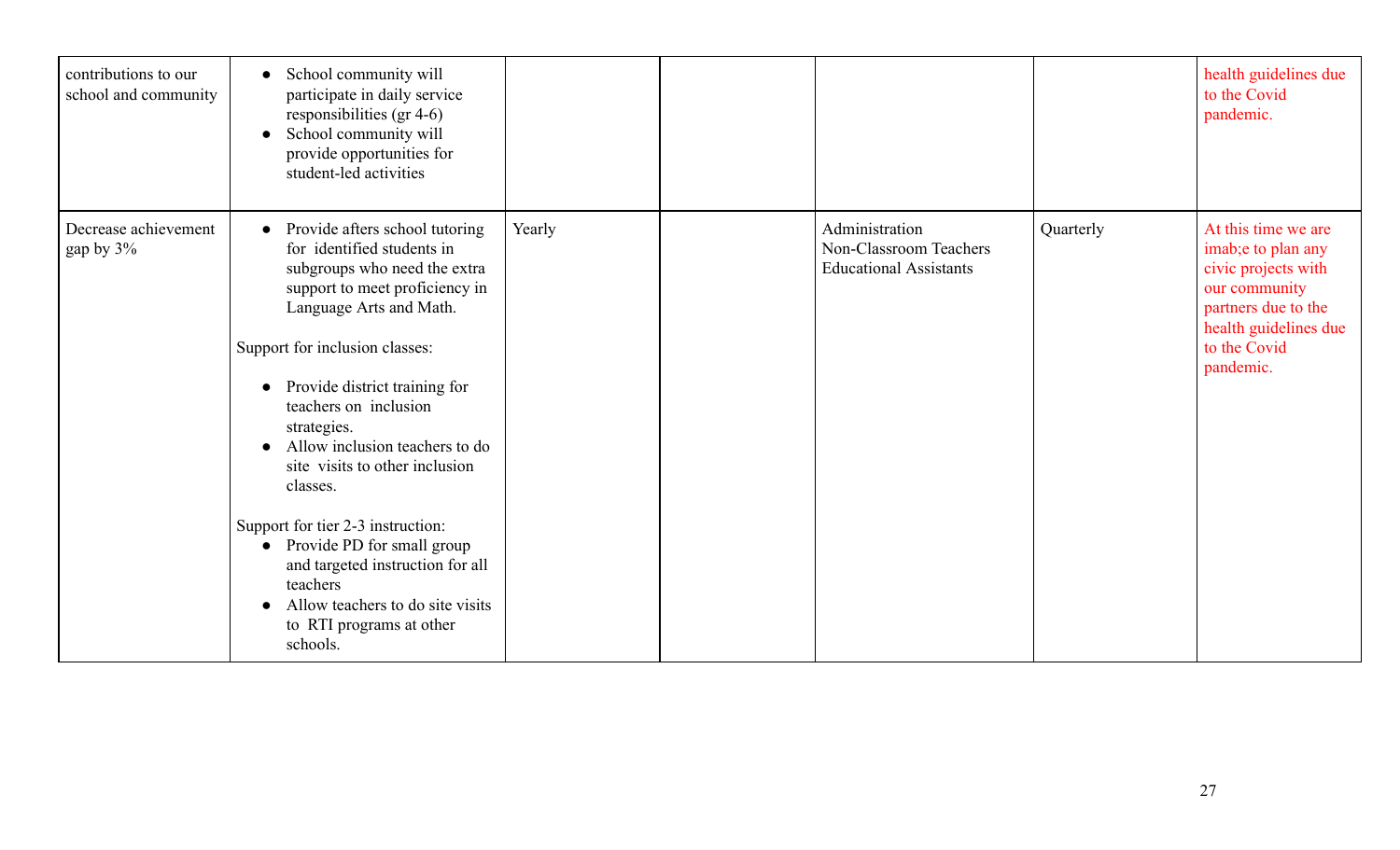

# **Pipeline of Emerging Ideas: Pilot Projects and Design Thinking**

When HIDOE references innovation and emerging ideas, the Department is responding to important mindsets that embrace new ideas, replace dated practices, and strive for better solutions. Therefore, the Learning Organization must be prepared to uphold innovative learning environments that elevate a school's collective work, expand capacity to improve, and continuously advance student learning.

The HIDOE 2030 Promise Plan will be drafted to help school communities open conversations about the *Pipeline of Emerging Ideas*.

| <b>School Ideas for Innovation and Pilot Projects</b>                                                                                                                                                                                                                                                                                                                                                                                                                                                                                                                                                                                                                                                                                                                                                                                                                                                                                                                                                                                                                                                                                     | <b>Conditions for Success</b>                                                                                                                                                                                                                                                                                                                                                                                                                                                                                                                                                                                                                                                                                                                                                                                                                                |
|-------------------------------------------------------------------------------------------------------------------------------------------------------------------------------------------------------------------------------------------------------------------------------------------------------------------------------------------------------------------------------------------------------------------------------------------------------------------------------------------------------------------------------------------------------------------------------------------------------------------------------------------------------------------------------------------------------------------------------------------------------------------------------------------------------------------------------------------------------------------------------------------------------------------------------------------------------------------------------------------------------------------------------------------------------------------------------------------------------------------------------------------|--------------------------------------------------------------------------------------------------------------------------------------------------------------------------------------------------------------------------------------------------------------------------------------------------------------------------------------------------------------------------------------------------------------------------------------------------------------------------------------------------------------------------------------------------------------------------------------------------------------------------------------------------------------------------------------------------------------------------------------------------------------------------------------------------------------------------------------------------------------|
| Please describe your school's ideas around innovation and pilot projects.                                                                                                                                                                                                                                                                                                                                                                                                                                                                                                                                                                                                                                                                                                                                                                                                                                                                                                                                                                                                                                                                 | Please describe your conditions for Success:                                                                                                                                                                                                                                                                                                                                                                                                                                                                                                                                                                                                                                                                                                                                                                                                                 |
| In building a school community, Aliamanu Elementary School (AES) is committed to<br>creating ways to build relationships that promote a positive school climate for<br>everyone. (Hawai'i)<br>• We will continue to seek Schoolwide activities such as community service<br>projects, fundraisers, and parent-child activities to provide a gathering time to<br>build the Falcon spirit. (Hawai'i)<br>• Being that the school population at AES serves a large military community,<br>many activities such as Month of the Military Child and the Military<br>Appreciation Parade and Assembly are centered at honoring the military<br>families. We also elicit the aid of our military partners to help with Student<br>Council's school activities such as Reindeer Run, Kids Heart Challenge, and<br>Nickel Fair. To help with the cultural adaptation for the military family, AES will<br>continue to add to our current transition program to help the many new military<br>children, and also for any children who need support with transitions. These<br>programs include Anchored for Life and the Transition Center. (School | All the following conditions must be in place to provide students with 21st Century<br>skills necessary to become critical thinkers in a digital global society<br>Belief in the growth mindset<br>Value of innovation<br>School culture that embraces positive change<br>Funding (grants, Teacher Go-Fund Me, fundraisers, etc.)<br>Personnel and community volunteers to support ideas for innovation<br>(Makerspace, Robotics club, broadcasting team, STEM Lab<br>School design and infrastructure that supports enrichment efforts (bell<br>schedule, before and afterschool clubs/ programs, recess/lunch time activities<br>Student centered learning<br>Build a school culture that fosters creativeness<br>Collaboration is key in building a cohesive school design<br>Design a bell schedule that allows teachers a time to plan, collaborate and |
| Design)<br>• Currently clubs and activities are available for children to learn and explore an<br>area of interest. Groups such as the: Garden Club, Choir, Art Club, Robotics                                                                                                                                                                                                                                                                                                                                                                                                                                                                                                                                                                                                                                                                                                                                                                                                                                                                                                                                                            | design a meaningful integrated curriculum<br>Quadrant D learning - learning that is of high academic rigor as well as the<br>application of knowledge to solve real- world problems.                                                                                                                                                                                                                                                                                                                                                                                                                                                                                                                                                                                                                                                                         |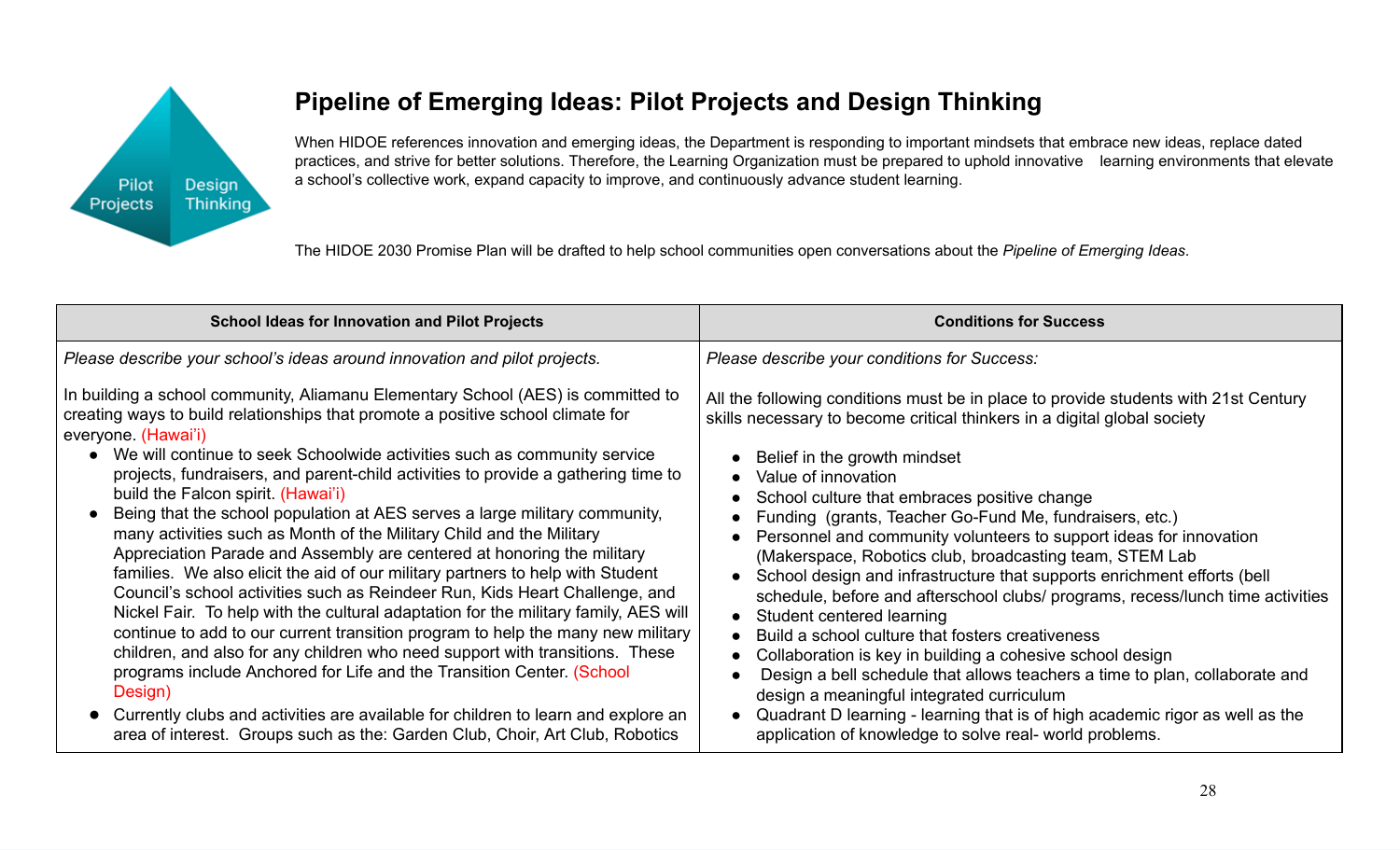Team, Media and Broadcasting Team, Library Club, and Math Enrichment all provide students with equal opportunities to expand their learning beyond the classroom.(Equity) We would like to explore community partnerships to provide more opportunities for all our children to participate in civic engagement and develop civic voice. The ultimate focus of the school community is to build an avenue for children to feel safe to explore choices and develop their thinking skills to prepare them for the future. (School Design)

A vision for AES is to Integrate more technology into the curriculum by introducing new and innovative ways of using it as a tool for learning. Technology is already an integral part of the daily routine for students as it is used as a tool to support the curriculum in the areas of math, reading, science and social studies. Purchased programs are used by all grade levels to address learning standards. Teachers also conduct lessons for students in digital citizenship and emphasize GLO #6 (being an ethical user of technology). To further enrich the learning experiences for students, we hope to expand the use of technology to go beyond the classroom and provide opportunities for students to develop their problem solving skills by (Innovation):<br>● Creating a STEAM lab for students to learn through the integration of science

- and math by exploring ideas and solving problems (Empowerment)
- Developing communication skills through media broadcasting and newswriting<br>● Creating a Makerspace for children to explore and test ideas (innovation)<br>● Developing lessons for students to learn about robotics, coding an
- 
- programming

All these opportunities will provide students with the 21st Century skills necessary to become critical thinkers in a digital global society. (School Design)

Another vision is to embed student-led initiatives into our curriculum as meaningful performance tasks that students can relate to in their everyday life. Our goal is to develop new units integrating language arts, math, science and social studies to include authentic performance tasks that initiates student involvement by allowing them to learn by applying an inquiry design approach to learning: (School Design)<br>● Finding problems<br>● Brainstorming ideas<br>● Deciding on effective solutions<br>● Taking action

- 
- 
- 
-